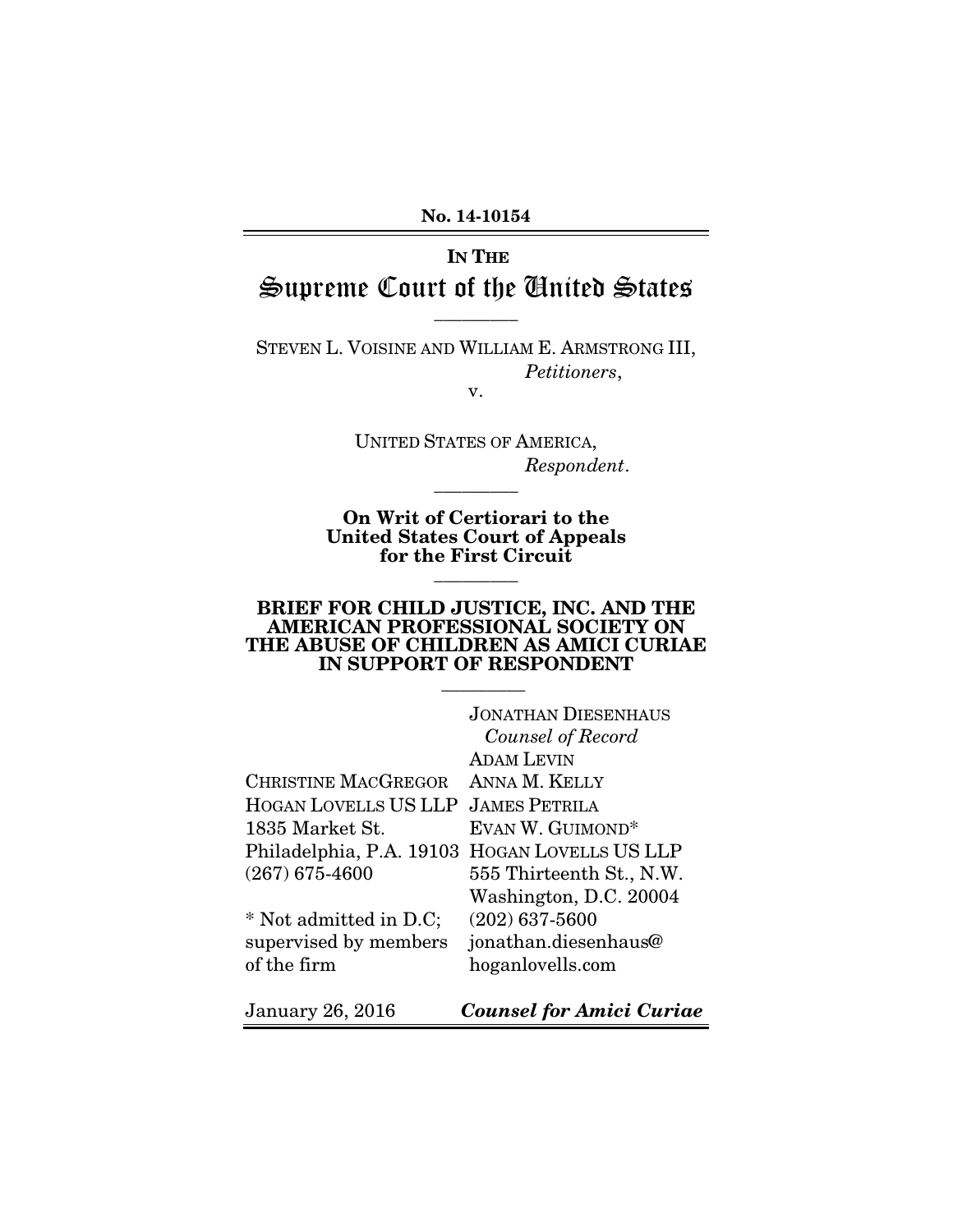### TABLE OF CONTENTS

|                                                                                                                                                                   | Page |
|-------------------------------------------------------------------------------------------------------------------------------------------------------------------|------|
|                                                                                                                                                                   |      |
|                                                                                                                                                                   |      |
| INTRODUCTION AND SUMMARY OF                                                                                                                                       |      |
|                                                                                                                                                                   |      |
| SCIENTIFIC RESEARCH CONFIRMS THAT LE-<br>L.<br>THAL AND, FOR SURVIVORS, LASTING CON-<br>SEQUENCES OF DOMESTIC VIOLENCE FOR<br>CHILDREN ARE EXACERBATED WHEN ABUS- |      |
| A. Children, The All Too Frequent<br>Victims Of Domestic Violence,<br>Face Lethal And Lasting Conse-                                                              |      |
| B. Guns Augment The Danger Of<br>Domestic Violence For Children 13                                                                                                |      |
| II. THE PLAIN LANGUAGE OF 18 U.S.C. §§<br>$922(g)(9)$ AND $921(a)(33)(A)$ ENCOMPASS<br>MISDEMEANOR DOMESTIC VIOLENCE CON-<br>VICTIONS OBTAINED WITH A MENS REA OF |      |
| III. REVERSING THE APPELLATE COURT'S DECI-<br>SION WOULD BE CONTRARY TO CONGRES-                                                                                  |      |
|                                                                                                                                                                   |      |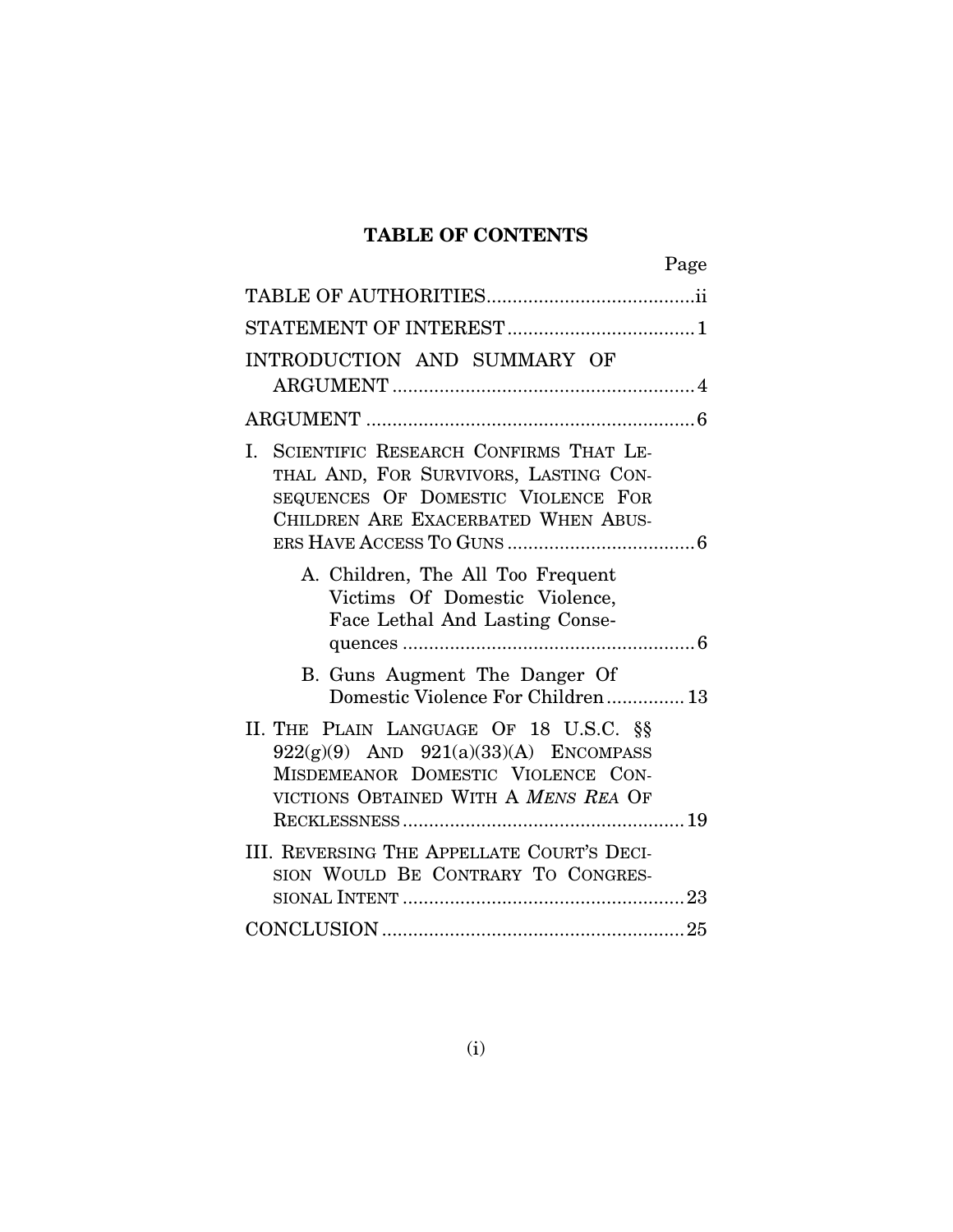### **TABLE OF AUTHORITIES**

Page(s)

### FEDERAL CASES

| United States v. Booker,                                         |
|------------------------------------------------------------------|
| United States v. Castleman,                                      |
| United States v. Hayes,                                          |
| United States v. Voisine,<br>778 F.3d 176 (1st Cir. 2015), cert. |
| <b>FEDERAL STATUTES</b>                                          |
|                                                                  |
|                                                                  |
| <b>STATE STATUTES</b>                                            |
| Me. Rev. Stat. Ann. Title 17-A, § 207(A)(1)21                    |
| Me. Rev. Stat. Ann. Title 17-A, § 207-                           |
| <b>Legislative Materials</b>                                     |

| 142 Cong. Rec. 18,544 (July 23, 1996)      |  |
|--------------------------------------------|--|
|                                            |  |
|                                            |  |
| 142 Cong. Rec., S10377-01 (Sept. 12, 1996) |  |
|                                            |  |

ii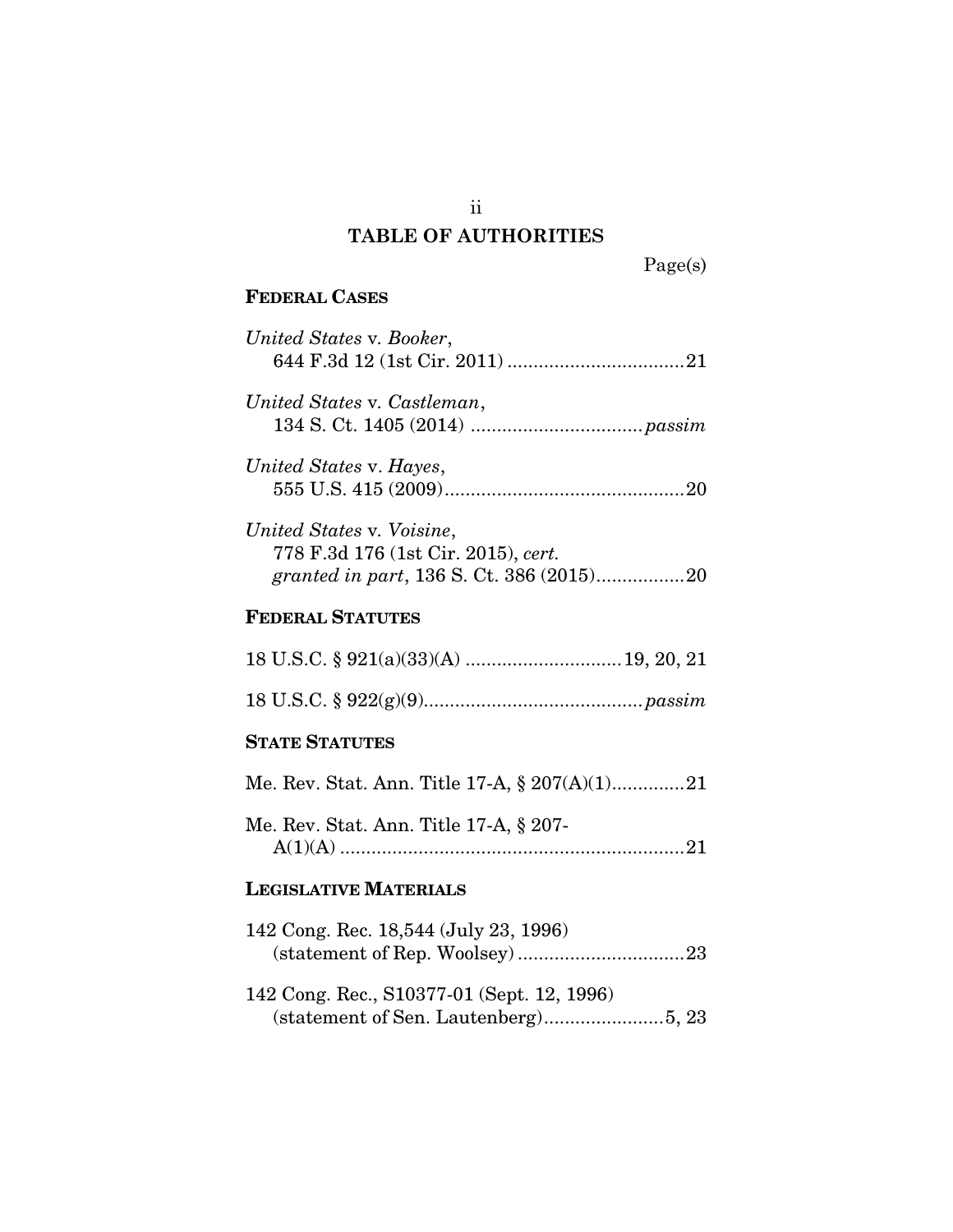| 'age(s) |  |
|---------|--|
|         |  |

| 142 Cong. Rec., S10377-01 (Sept. 12, 1996) |  |
|--------------------------------------------|--|
|                                            |  |

### OTHER AUTHORITIES

| 4 things to know about David Conley,<br>accused of killing 8 inside Texas home,                                                                                                                                         |  |
|-------------------------------------------------------------------------------------------------------------------------------------------------------------------------------------------------------------------------|--|
| 6-Year-Old Dies, Police Still Investigating<br>Paoli Shooting, WBIW.com (Feb. 13,                                                                                                                                       |  |
| American Roulette: Murder-Suicide in the<br>United States, Violence Policy Center 4                                                                                                                                     |  |
| Robert F. Anda et al., The enduring effects<br>of abuse and related adverse experiences<br>in childhood: A convergence of evidence<br>from neurobiology and epidemiology, 256<br>Eur. Archives Psychiatry Clinical Neu- |  |
| Bernie Auchter, Men Who Murder Their<br><b>Families: What the Research Tells Us</b>                                                                                                                                     |  |
| Deborah Azrael & David Hemenway, In the<br>Safety of Your Own Home: Results from<br>a National Survey on Gun Use at Home,<br>50 Soc. Sci. & Med. 285 (2000)  15                                                         |  |

iii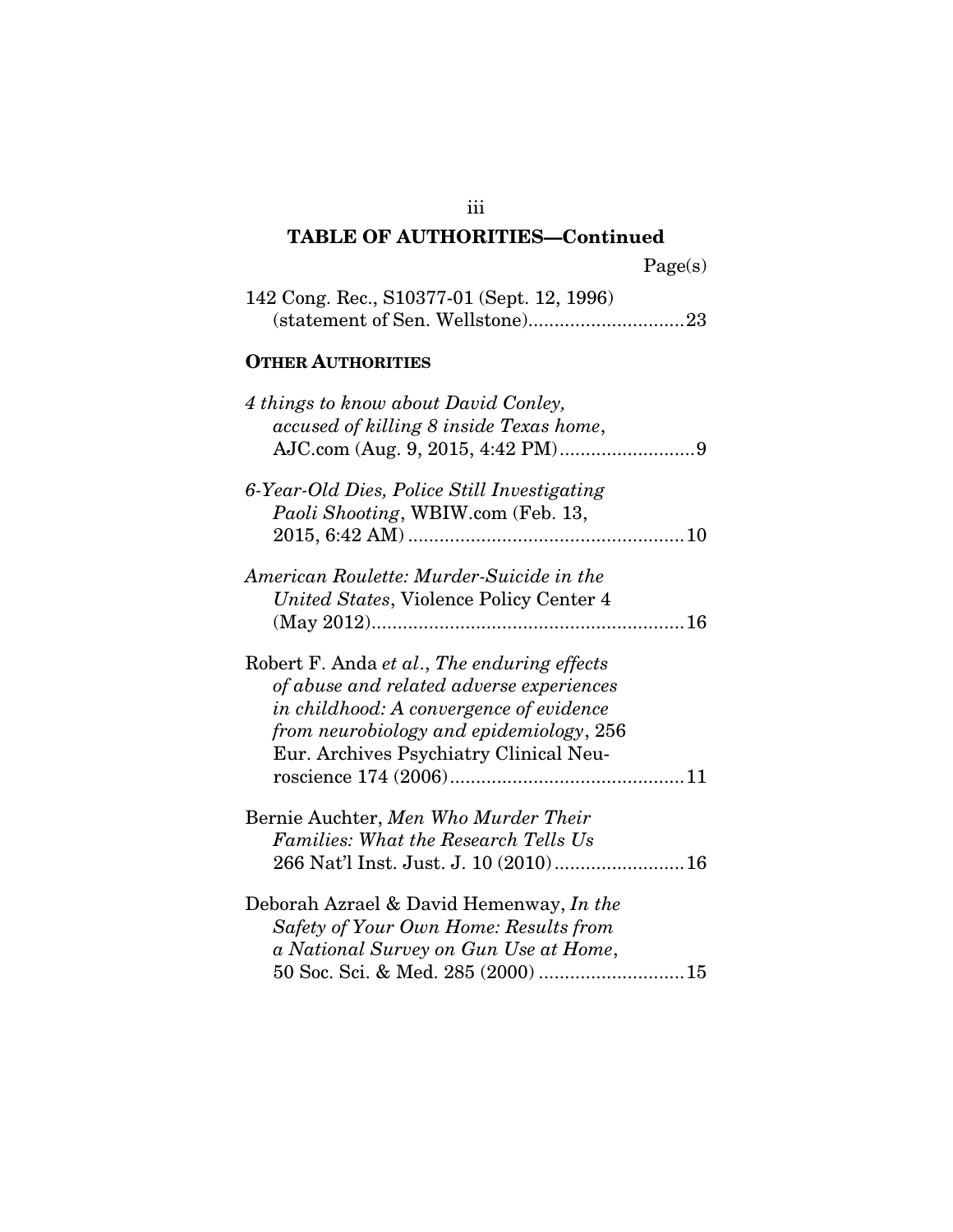| <b>Behind Closed Doors: The Impact of Domes-</b><br>tic Violence on Children, UNICEF 3                                                                                  |  |
|-------------------------------------------------------------------------------------------------------------------------------------------------------------------------|--|
| Jacquelyn C. Campbell et al., Assessing<br>Risk Factors for Intimate Partner Homi-<br>cide, 250 Nat'l Inst. Just. J. 15 (2003) 13, 15                                   |  |
| Child Welfare Information Gateway, Child<br>Abuse and Neglect Fatalities 2013: Sta-<br>tistics and Interventions, Children's Bu-                                        |  |
| Children Who Witness Domestic Violence,<br>Children's Defense Fund Ohio 2 (Oct.                                                                                         |  |
| Sibnath Deb, Children in Agony: A Source                                                                                                                                |  |
| Laurie Duker & Judy Whiton, Circuit Court<br>Protective Order Practices in Domestic<br>Violence Cases: In the Best Interests of<br>the Child?, Court Watch Montgomery 9 |  |
| Miriam K. Ehrensaft, et al., Intergenera-<br>tional Transmission of Partner Violence:<br>A 20-Year Prospective Study, 71 J. of<br>Consulting and Clinical Psychol. 741  |  |
|                                                                                                                                                                         |  |

iv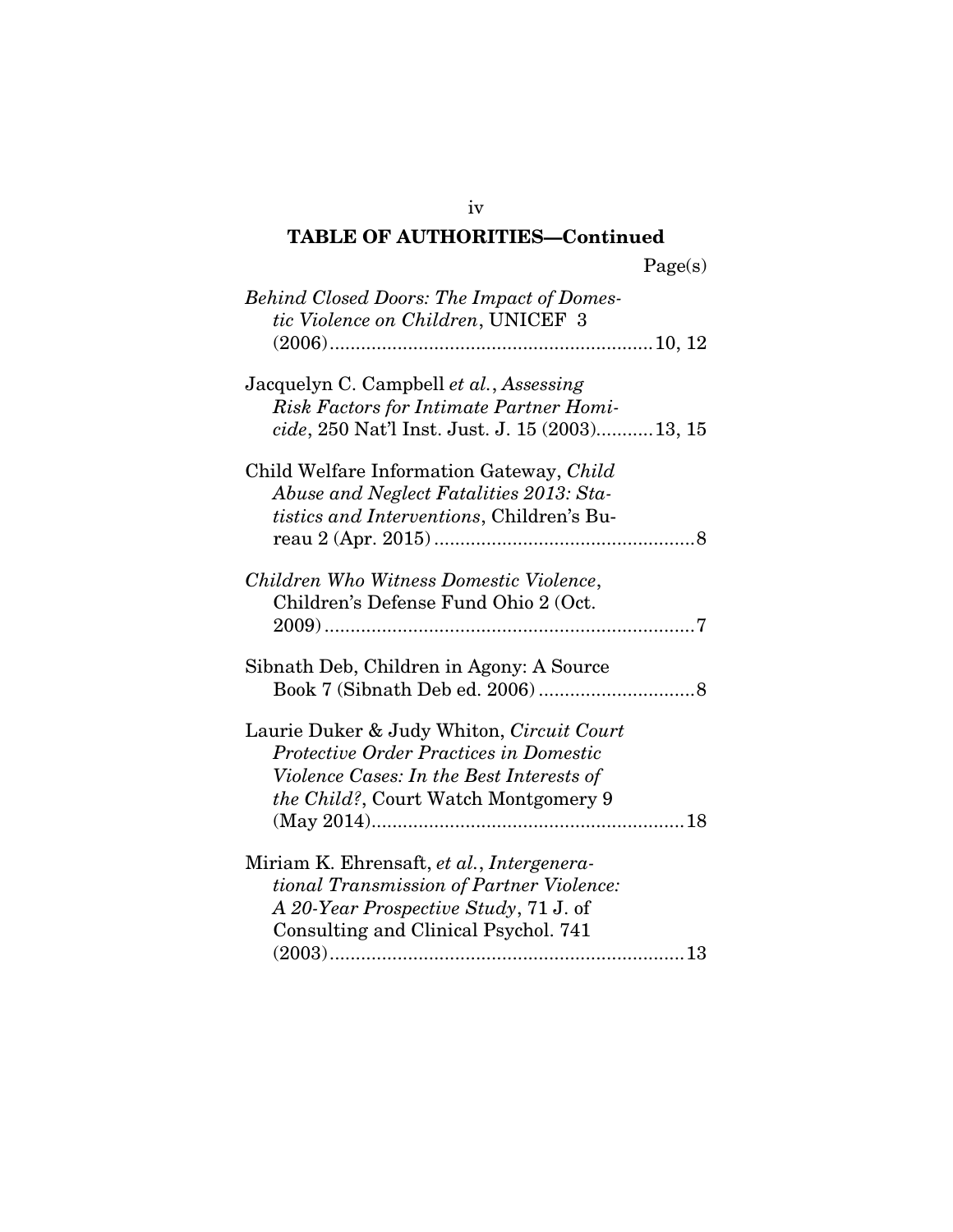| John Fantuzzo & Rachel Rusco, Children's           |  |
|----------------------------------------------------|--|
| Direct Sensory Exposure to Substantiat-            |  |
| ed Domestic Violence Crimes, 22 Violence           |  |
|                                                    |  |
|                                                    |  |
| Vincent J. Felitti & Robert F. Anda, The           |  |
| Relationship of Adverse Childhood                  |  |
| <i>Experiences to Adult Medical Disease,</i>       |  |
|                                                    |  |
| Psychiatric Disorders and Sexual                   |  |
| <b>Behavior:</b> Implications for Healthcare, in   |  |
| The Hidden Epidemic: Impact of Early               |  |
| Life Trauma on Health and Disease                  |  |
| (Ruth A. Lanius, Eric Vermetten, &                 |  |
|                                                    |  |
|                                                    |  |
| <i>Firearms &amp; Domestic Violence, The Nat'l</i> |  |
|                                                    |  |
|                                                    |  |
| Fla. Governor's Task Force on Domestic and         |  |
| Sexual Violence, Florida Mortality Re-             |  |
|                                                    |  |
|                                                    |  |
| Florida mom recounts grisly triple murder-         |  |
| suicide that she survived, FoxNews.com             |  |
|                                                    |  |
|                                                    |  |
| Laura French, Stafford Shaw was due in             |  |
| court for a child support hearing,                 |  |
| WTVR.COM (June 1, 2015, 9:41 PM) 10                |  |
|                                                    |  |
| James Garbarino et al., Mitigating the Ef-         |  |
| fects of Gun Violence on Children and              |  |
|                                                    |  |
| Youth, 12 Children, Youth, and Gun Vio-            |  |
|                                                    |  |

v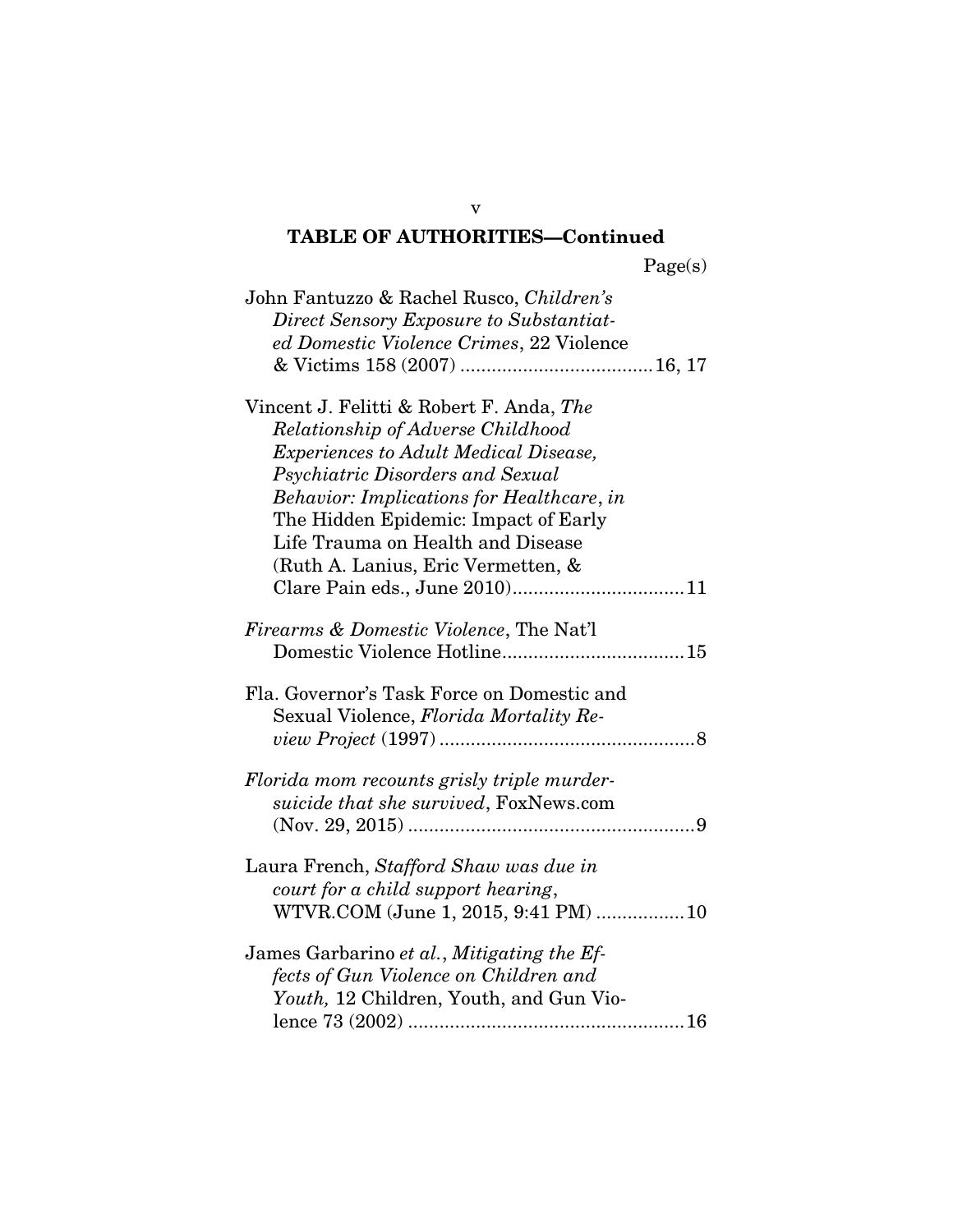| Lawrence A. Greenfield et al., Violence by<br>Intimates: Analysis of Data on Crimes by<br>Current or Former Spouse, Boyfriends,<br>and Girlfriends, U.S. Dep't of Just., Bu-<br>reau of Just. Stats. 5 (Mar. 1998)4 |  |
|---------------------------------------------------------------------------------------------------------------------------------------------------------------------------------------------------------------------|--|
| Sherry Hamby et al., Children's Exposure to<br>Intimate Partner Violence and Other<br><i>Family Violence</i> , U.S. Dep't of Just., Of-                                                                             |  |
| Hennepin Cnty. Domestic Fatality Review                                                                                                                                                                             |  |
| The Impact, Childhood Domestic Violence                                                                                                                                                                             |  |
| Injury Prevention & Control: Division of<br>Violence Prevention, Centers for Disease                                                                                                                                |  |
| Ernest N. Jouriles et al., Knives, Guns, and<br>Interparent Violence: Relations with<br>Child Behavior Problems, 12 J. Family                                                                                       |  |
| Katherine M. Kitzmann et al., Child<br>Witnesses to Domestic Violence: a Meta-<br>Analytic Review, 71 J. Consulting and                                                                                             |  |
| Little Girl Calls 911 as Her Mother Is Being<br>Beaten by Her Stepfather, The San Fran-                                                                                                                             |  |

vi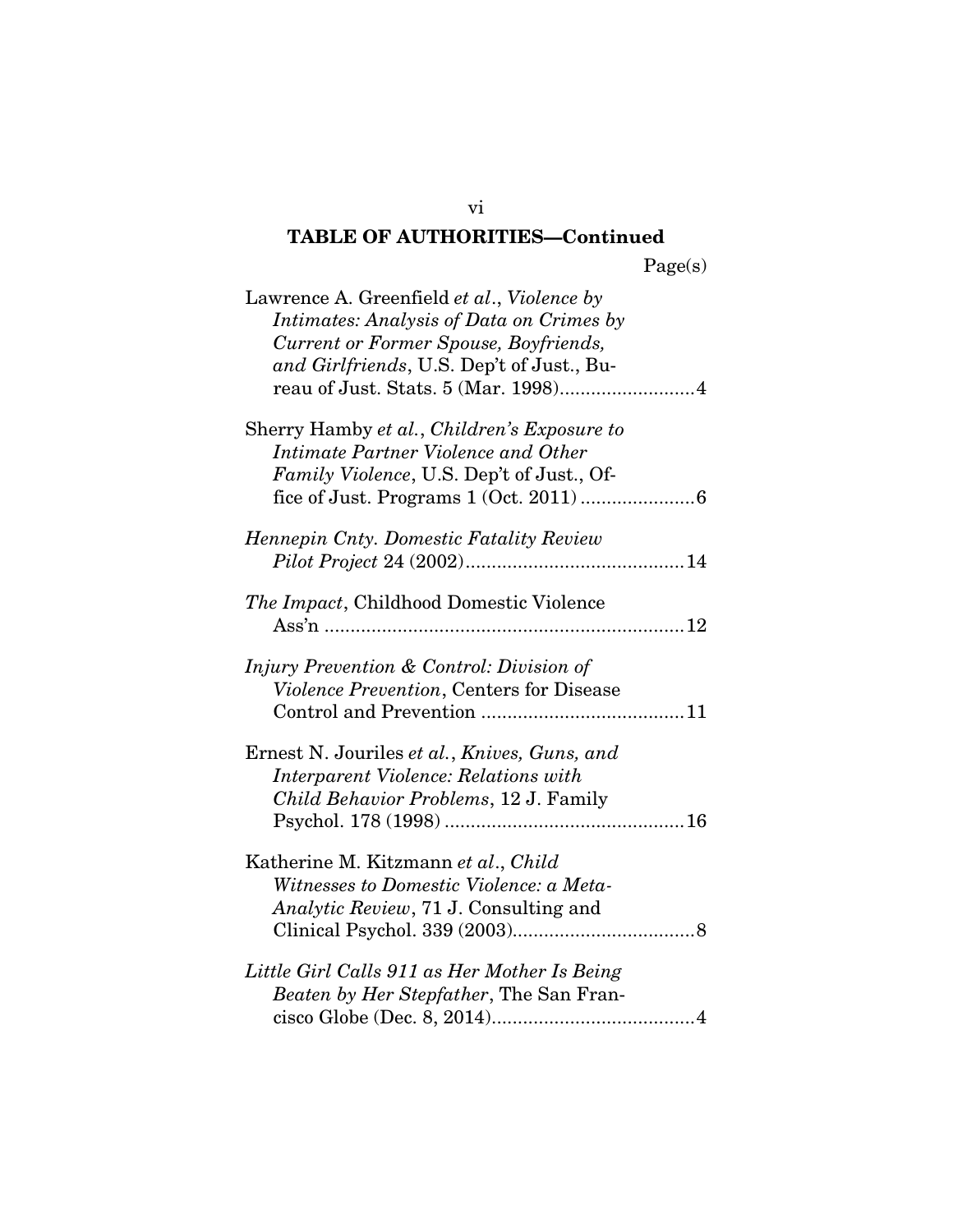vii

| Mayo Clinic Staff, Domestic violence against<br>women: Recognize patterns, seek help,                                                                                       |  |
|-----------------------------------------------------------------------------------------------------------------------------------------------------------------------------|--|
| Eamon McCrory et al., Research Review:<br>The neurobiology and genetics of mal-<br><i>treatment and adversity</i> , 51 J. Child<br>Psychol. and Psychiatry 1079 (2010) 11   |  |
| Renee McDonald et al., Estimating the<br>Number of American Children Living in<br>Partner-Violent Families, 20 J. of Fam.                                                   |  |
| Joan S. Meier, Rates At Which Accused And<br>Adjudicated Batterers Receive Sole or<br>Joint Custody, Domestic Violence Legal<br><b>Empowerment and Appeals Project (DV)</b> |  |
| Amy R. Murrell et al., When Parents Model<br>Violence: The Relationship Between Wit-<br>nessing Weapon Use as a Child and Lat-<br>er Use as an Adult, 14 Behav. and Soc.    |  |
| National Instant Criminal Background<br>Check System (NICS) Operations 2014,<br>U.S. Dep't of Just. Fed. Bureau of                                                          |  |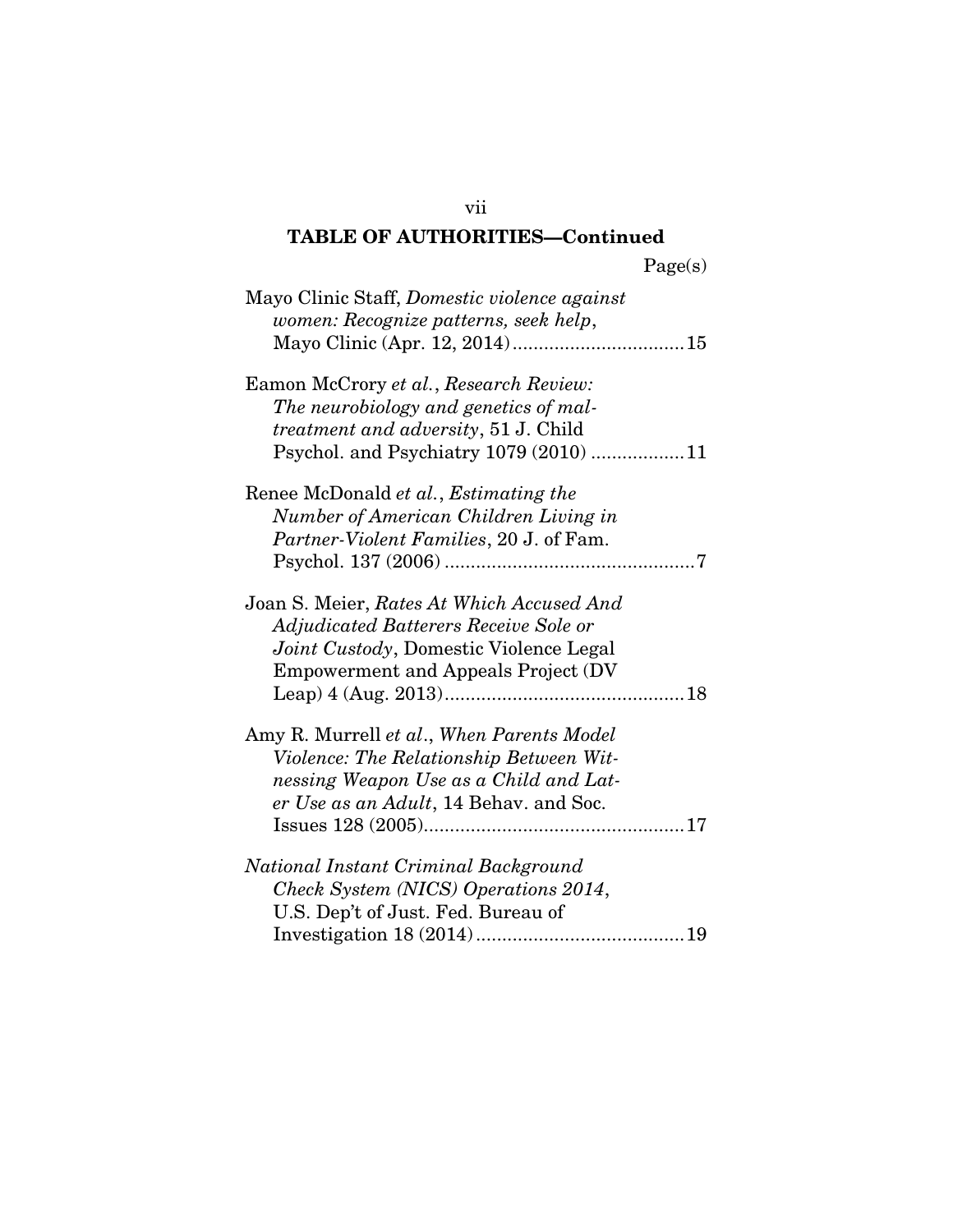| aget.<br>s |
|------------|
|------------|

| Bruce D. Perry, Supporting Maltreated<br>Children: Countering the Effects of Ne-<br>glect and Abuse, 48 Adoption Advocate 1                                                                                                                                     |
|-----------------------------------------------------------------------------------------------------------------------------------------------------------------------------------------------------------------------------------------------------------------|
| Alex R. Piquero et al., Assessing the Offend-<br>ing Activity of Criminal Domestic Vio-<br>lence Suspects: Offense Specialization,<br><b>Escalation, and De-escalation Evidence</b><br>from the Spouse Assault Replication<br>Program, 121 Pub. Health Rep. 409 |
| Emily F. Rothman et al., Batterers' Use of<br>Guns to Threaten Intimate Partners, 60<br>J. Am. Med. Women's Ass'n 62 (2005) 14                                                                                                                                  |
| Steve Spaccarelli et al., Exposure to Serious<br><b>Family Violence Among Incarcerated</b><br><b>Boys: Its Association With Violent</b><br><b>Offending and Potential Mediating</b><br>Variables, 10 Violence and Victims 163                                   |
| MaryAnn Spoto, Neptune cop had<br>threatened wife with gun before, divorce<br>papers say, NJ.com (June 17, 2015, 4:35                                                                                                                                           |
| Carla Smith Stover, Domestic Violence Re-<br>search: What Have We Learned and<br>Where Do We Go From Here?, 20 J. In-<br>terpersonal Violence 448 (2005)15                                                                                                      |

viii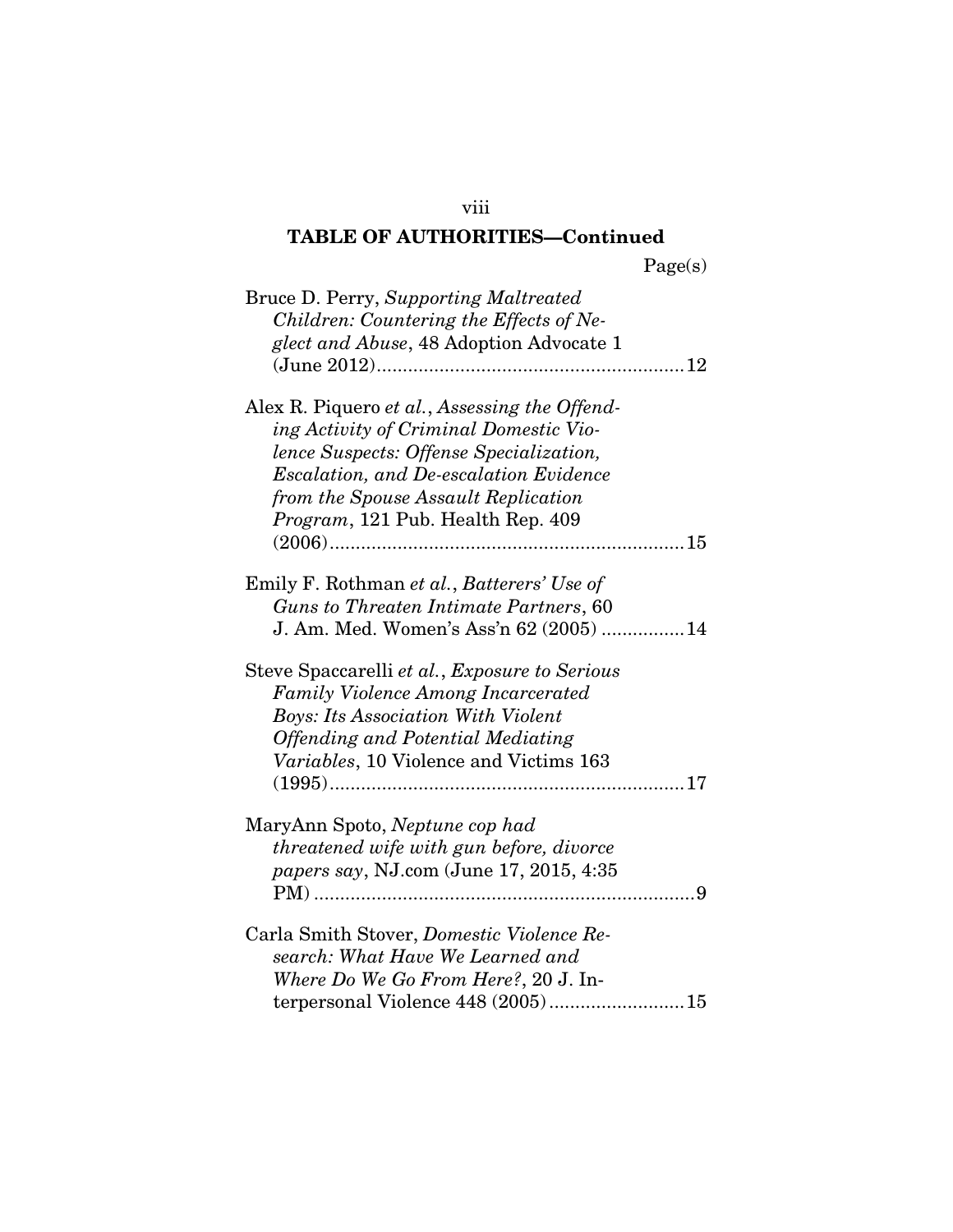ix

| Teen Homicide, Suicide, and Firearm<br><i>Deaths</i> , Child Trends Data Bank 2 (Dec.                                                                                                                                                                                                                  |
|--------------------------------------------------------------------------------------------------------------------------------------------------------------------------------------------------------------------------------------------------------------------------------------------------------|
| Jonathan D. Thackeray et al., Clinical Re-<br>port-Intimate Partner Violence: The<br>Role of the Pediatrician, 125 Pediatrics                                                                                                                                                                          |
|                                                                                                                                                                                                                                                                                                        |
| When Men Murder Women: An Analysis of<br>2012 Homicide Data, Violence Policy                                                                                                                                                                                                                           |
| E. Wilson et al., Child Well-Being Spotlight:<br>Adolescents with a History of Maltreat-<br>ment Have Unique Service Needs That<br>May Affect Their Transition to Adult-<br>hood, Off. of Plan., Res., and Evaluation,<br>Admin. for Children and Families, U.S.<br>Dep't of Health and Human Servs. 1 |
| Garen J. Wintemute et al., Effectiveness of<br>Denial of Handgun Purchase by Violence<br>Misdemeanants, Violence Prevention                                                                                                                                                                            |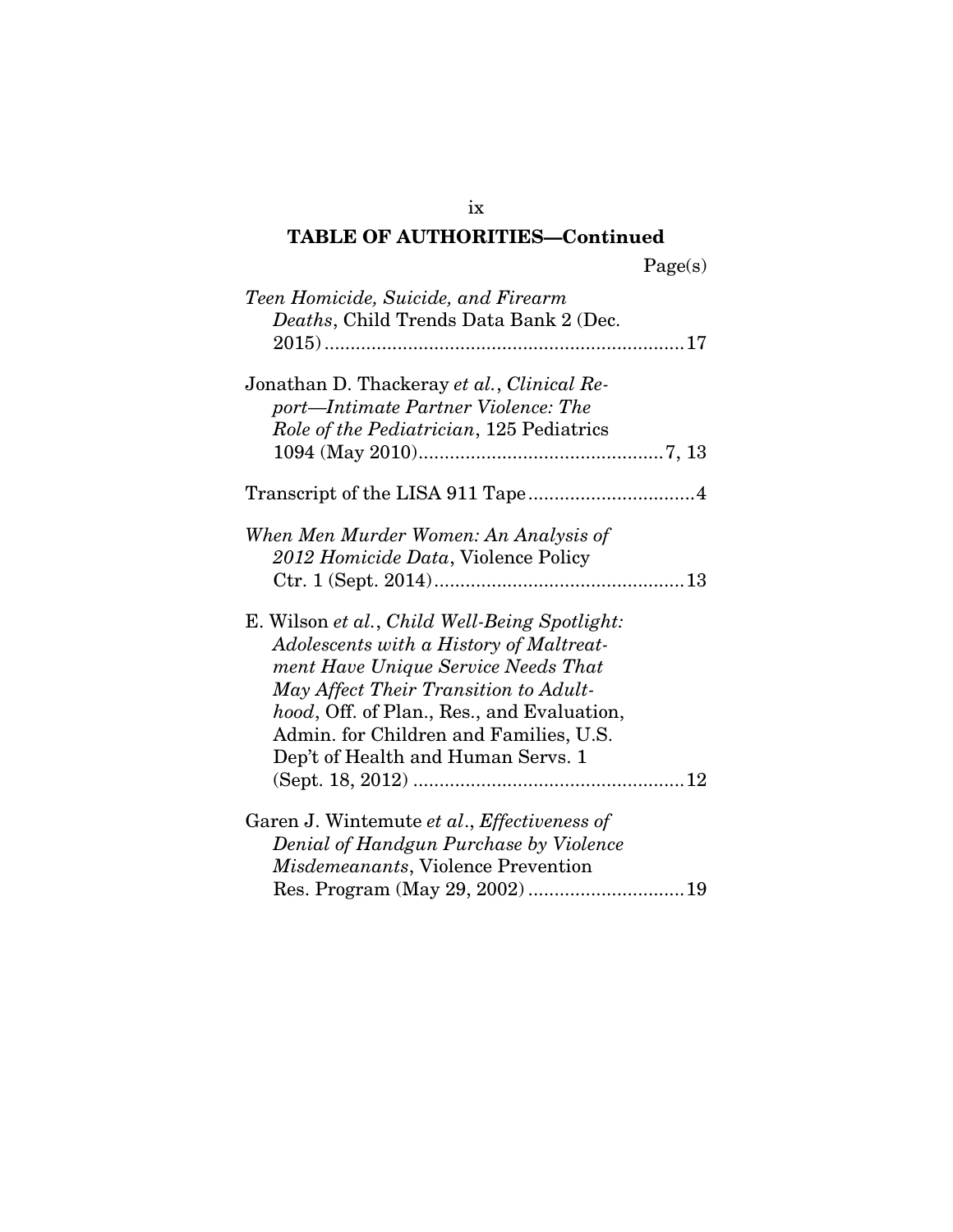Page(s)

April M. Zeoli & Shannon Frattaroli, *Evidence for Optimism: Policies to Limit Batterers' Access to Guns*, in Reducing Gun Violence in America: Informing Policy with Evidence and Analysis 53 (Daniel W. Webster & Jon S. Vernick, eds. 2013) ...............................................................14, 18

x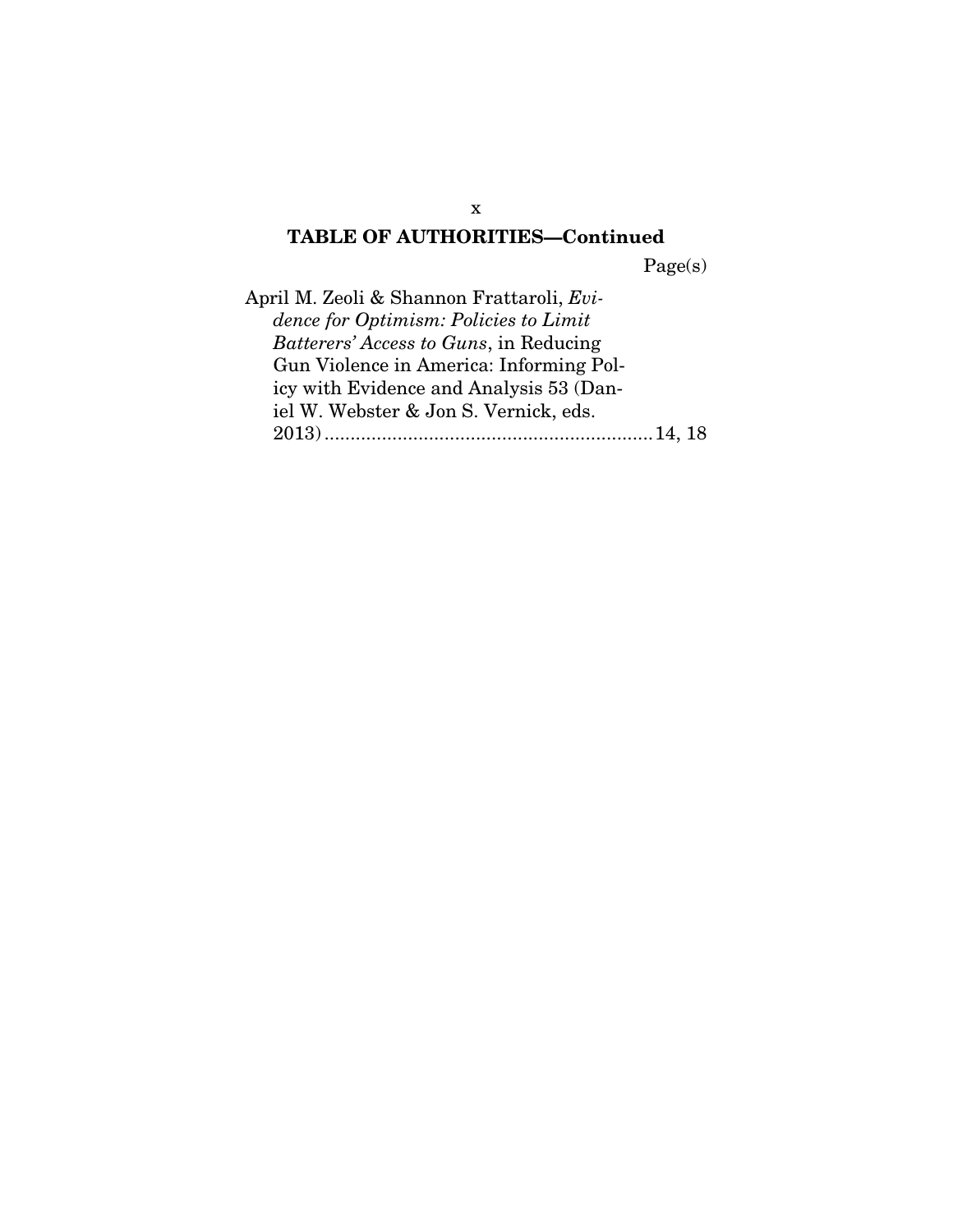### IN THE Supreme Court of the United States  $\frac{1}{\sqrt{2}}$

#### No. 14-10154 \_\_\_\_\_\_\_\_\_

STEVEN L. VOISINE AND WILLIAM E. ARMSTRONG III, *Petitioners*,

v.

UNITED STATES OF AMERICA, *Respondent*.

On Writ of Certiorari to the United States Court of Appeals for the First Circuit

 $\overline{\phantom{a}}$  ,  $\overline{\phantom{a}}$ 

 $\overline{\phantom{a}}$  , where  $\overline{\phantom{a}}$ 

#### BRIEF FOR CHILD JUSTICE, INC. AND THE AMERICAN PROFESSIONAL SOCIETY ON THE ABUSE OF CHILDREN AS AMICI CURIAE IN SUPPORT OF RESPONDENT

#### STATEMENT OF INTEREST<sup>1</sup>

 $\overline{\phantom{a}}$  ,  $\overline{\phantom{a}}$ 

Child Justice, Inc. and The American Professional Society on the Abuse of Children respectfully submit this brief as amici curiae in support of Respondent.

<sup>&</sup>lt;sup>1</sup> No party or counsel for a party authored or paid for this brief in whole or in part, or made a monetary contribution to fund the brief's preparation or submission. Timely notice of intent to file this brief was provided to Petitioner and Respondent. Consent to file was obtained from Respondent, and Petitioner filed a blanket consent with the Court.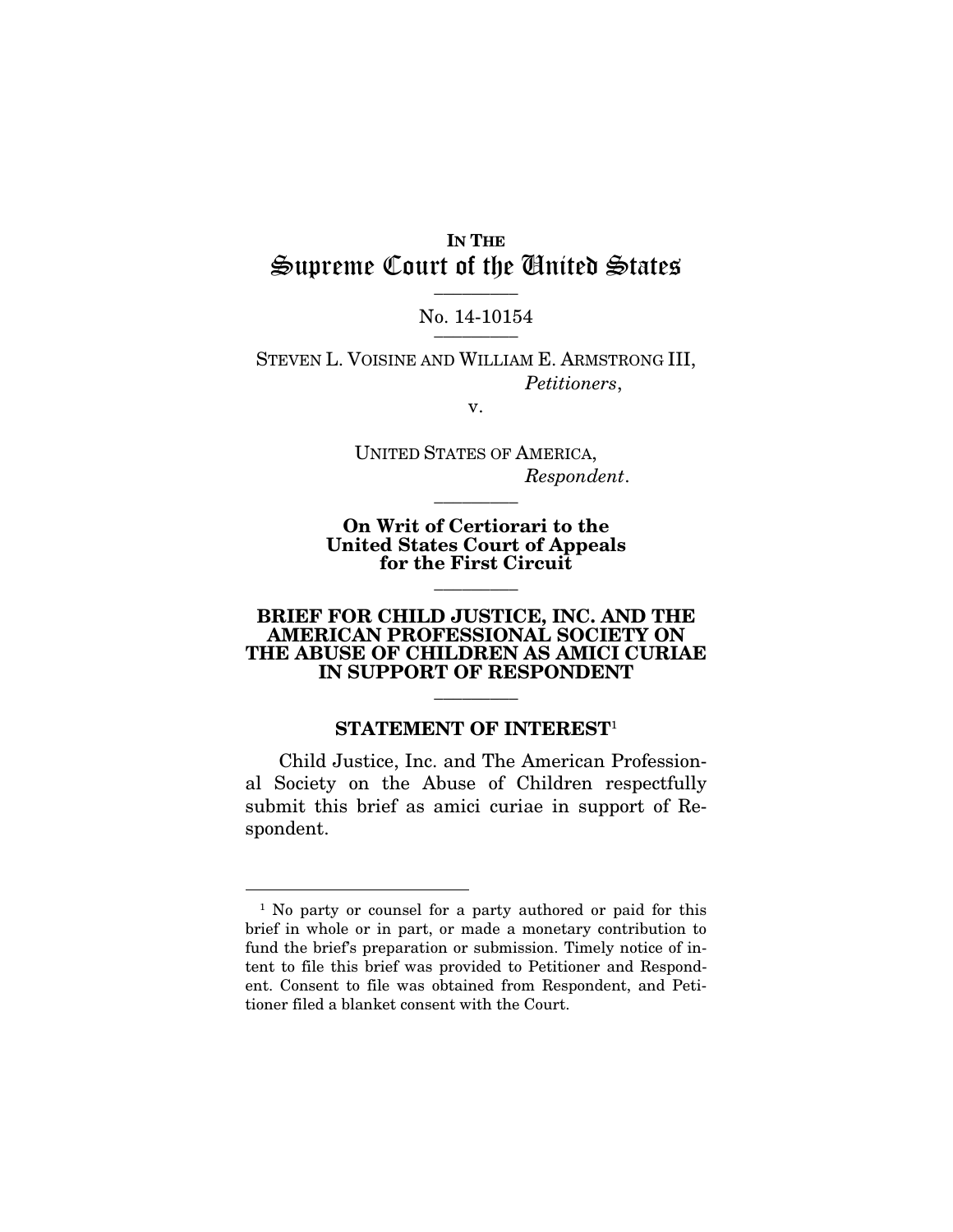Child Justice, Inc. is a national organization that advocates for the safety, dignity, and self-hood of abused, neglected, and at-risk children. The mission of Child Justice is to protect and serve children in cases where child sexual abuse, physical abuse, or domestic violence is present. The organization works with local, state, and national advocates, legal and mental health professionals, and child welfare experts to defend the interests of affected children. It provides public policy recommendations, community service referrals, court watching services, research, and education. Child Justice also serves important public interests by securing pro bono representation for protective parents in financial distress and by seeking appropriate judicial solutions to threats facing abused, neglected, and at-risk children.

Child Justice has a strong interest in this Court upholding the firearm ban for individuals convicted of domestic violence misdemeanors, including those convictions under statutes that may include a *mens rea* of recklessness. Child Justice has a deep understanding of what happens when irresponsible adults lose control and become violent around their children. Under the Lautenberg Amendment, recklessly violent behavior that results in a conviction for a misdemeanor crime of domestic violence disqualifies a misdemeanant from possessing a firearm for good reason—young lives are at risk.

The American Professional Society on the Abuse of Children is the leading national organization for professionals who serve children and families affected by child maltreatment, which includes both abuse and neglect. As a multidisciplinary group of professionals, APSAC achieves its mission in a number of ways—most notably through expert training and ed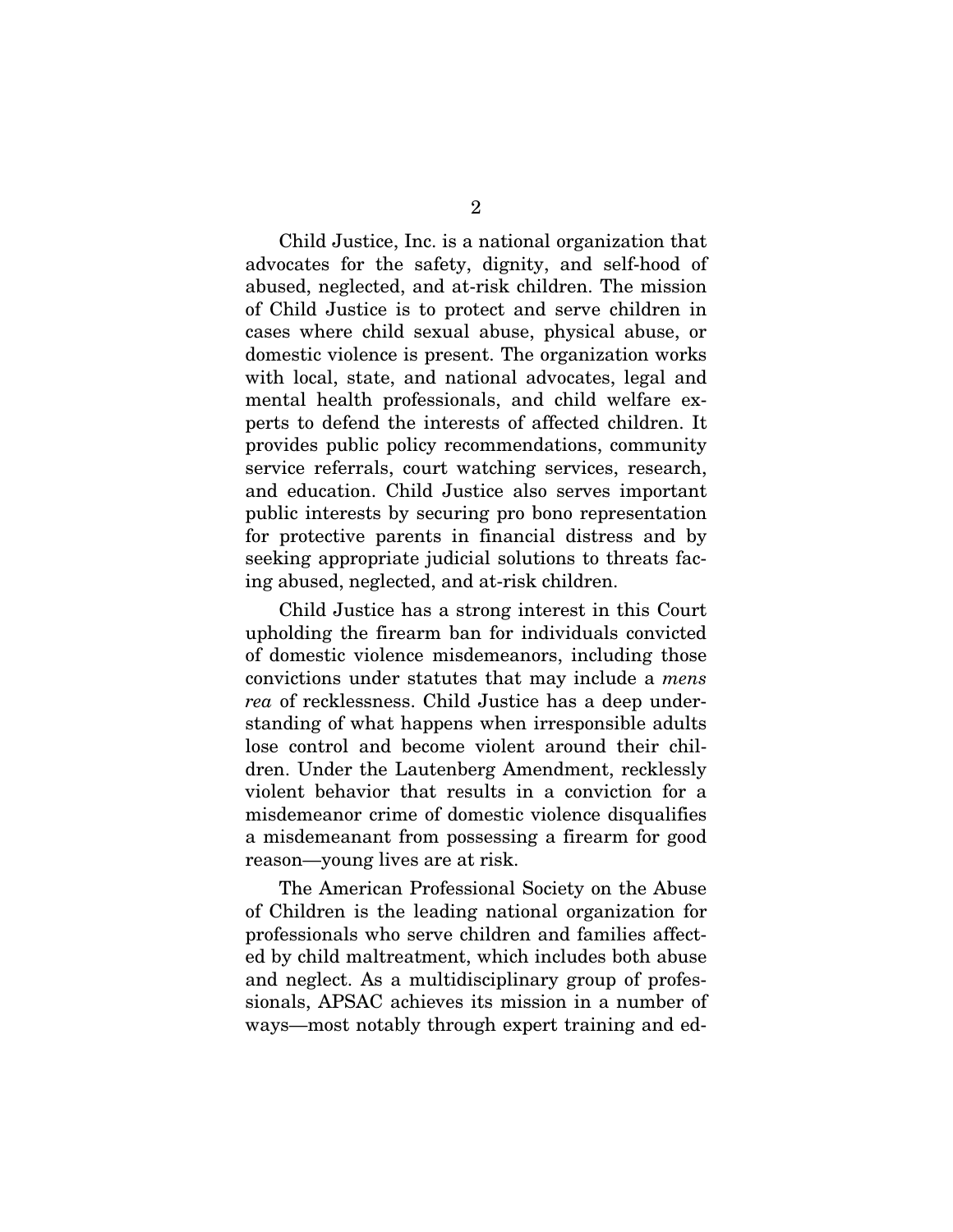ucational activities, policy leadership and collaboration, and consultation that emphasizes theoretically sound, evidence-based principles.

APSAC is a 28-year-old organization that has played a central role in developing professional guidelines that address child maltreatment and, as such, is well qualified to inform the Court about the nature of child maltreatment and the ways in which society acts to prevent it. APSAC is submitting this amicus brief to assist the Court in understanding the perspectives of children and impact of domestic violence upon children in their homes.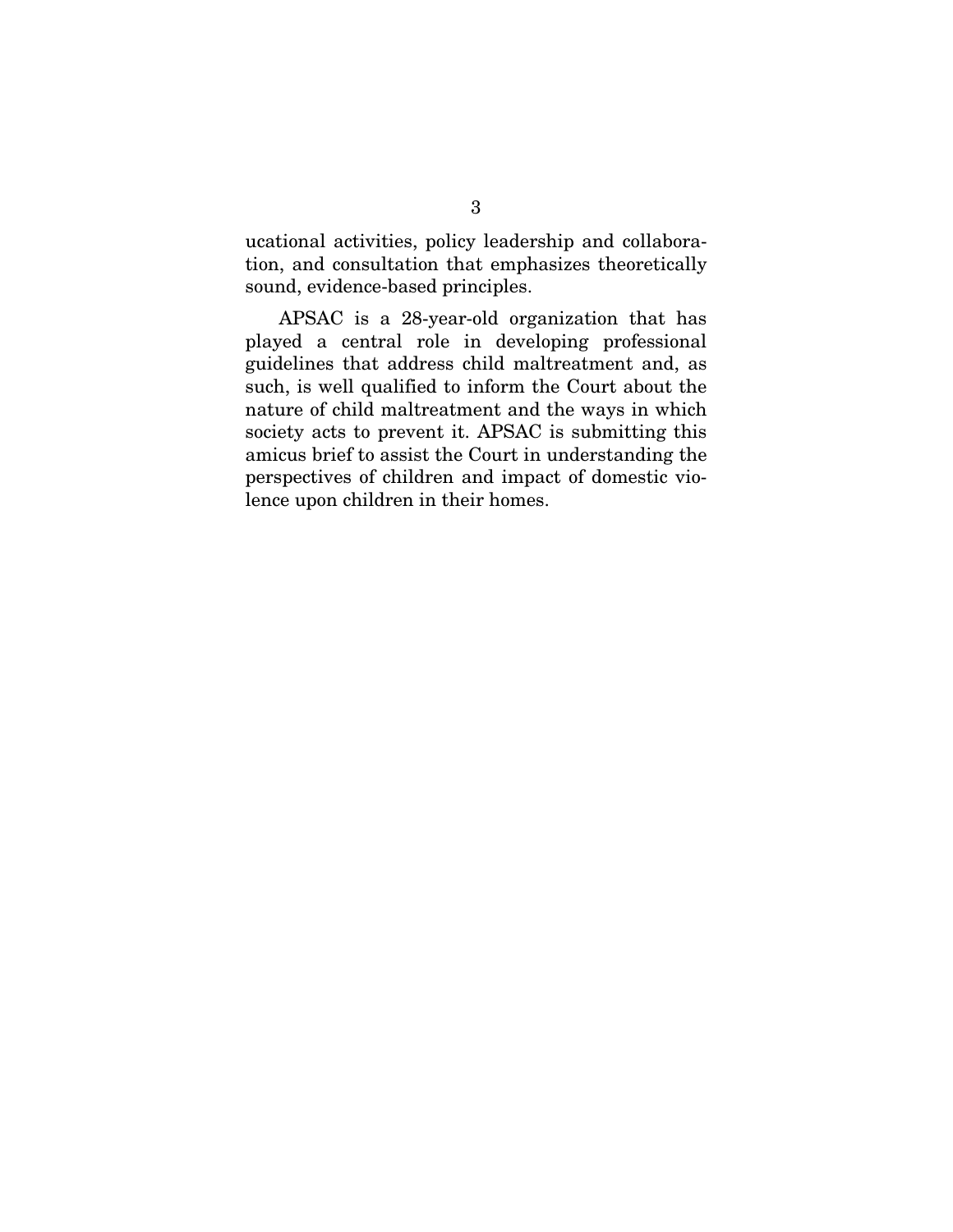### INTRODUCTION AND SUMMARY OF ARGUMENT

"THE CHILD: He hurt Mommy. (Crying).

THE OPERATOR: Okay. Don't cry. We are going to send the police [. . .]

THE OPERATOR: They are in the back room or the bedroom?

THE CHILD: The back—Oh, my God. (Screaming).

THE OPERATOR: What's the matter?

THE CHILD: (Crying) (Unintelligible)."<sup>2</sup>

This amicus curiae brief aims to shed light on the often invisible victims of domestic violence: children. In a majority of households where domestic violence occurs, children are there watching, waiting, and often fearing for their lives.<sup>3</sup> In these households, chil-

<sup>&</sup>lt;sup>2</sup> Transcript of the LISA  $911$  Tape at 3, 5, http://www.ndsec.org/2013connectionshandouts/Trauma/Lisa%2 0911%20Transcript.pdf (last visited Jan. 15, 2016). The written excerpt displayed here is an incomplete representation of the experience of this six-year-old child who dialed 911 because her stepfather was beating her mother. For a more complete and accurate understanding of this child's experience, the San Francisco Globe made the audio file available to its readers. *See Little Girl Calls 911 as Her Mother Is Being Beaten by Her Stepfather*, The San Francisco Globe (Dec. 8, 2014), http://sfglobe.com/2014/12/06/little-girl-calls-911-as-her-motheris-being-beaten-by-her-stepfather/. The audio file is embedded at the bottom of the article. This child, like many others, deserves to be heard.

<sup>3</sup> Lawrence A. Greenfield *et al*., *Violence by Intimates: Analysis of Data on Crimes by Current or Former Spouse, Boyfriends, and Girlfriends*, U.S. Dep't of Just., Bureau of Just. Stats. 5 (Mar. 1998), http://bjs.gov/content/pub/pdf/vi.pdf (noting that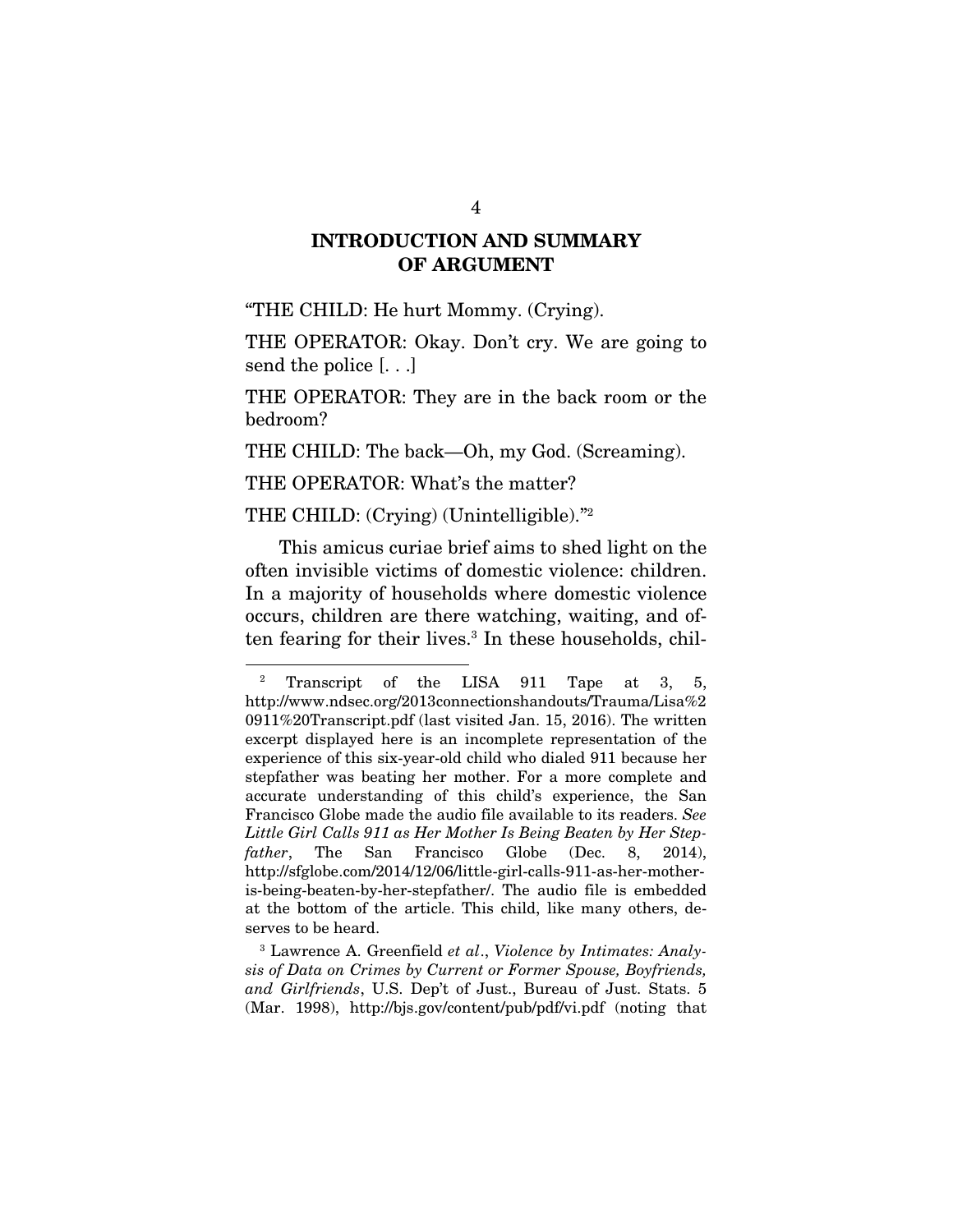dren learn that those who are meant to keep them safe are in fact the most dangerous. And one factor increases that danger more than any other—guns.

Guns and domestic violence are a lethal combination. Congress acknowledged this simple truth when it enacted the Lautenberg Amendment, establishing a "zero tolerance" policy that prevented domestic violence misdemeanants from possessing guns. In the words of its sponsor: "[a]buse your wife, lose your gun; beat your child, lose your gun; assault your ex-wife, lose your gun; no ifs, ands, or buts."<sup>4</sup> It is the "ifs, ands, [and] buts" that Petitioners attempt to write into the Amendment by claiming that the statute somehow allows a domestic violence misdemeanant to possess a gun "if" the crime for which they were prosecuted by law enforcement was "accidental conduct."<sup>5</sup> What we—and Congress—know is that the world of domestic violence is unique. In this world, violent "accidents" do not happen. If you lose your temper, if you lose control, if you are reckless to the point that your behavior "draws the attention of authorities and leads to a successful prosecution for a misdemeanor offense[,]"<sup>6</sup> the directive of the statute is clear: you lose your gun.

This is for good reason—too often, young lives are cut short by domestic abusers with guns. Those who survive domestic violence face overwhelming re-

more than half of female victims of intimate violence live in households with children under the age of 12).

<sup>4</sup> 142 Cong. Rec., S10377-01 (Sept. 12, 1996) (statement of Sen. Lautenberg).

<sup>5</sup> Pet'r's Br. at 10; *see also id.* at 21, 32.

<sup>6</sup> *United States* v. *Castleman*, 134 S. Ct. 1405, 1412 (2014).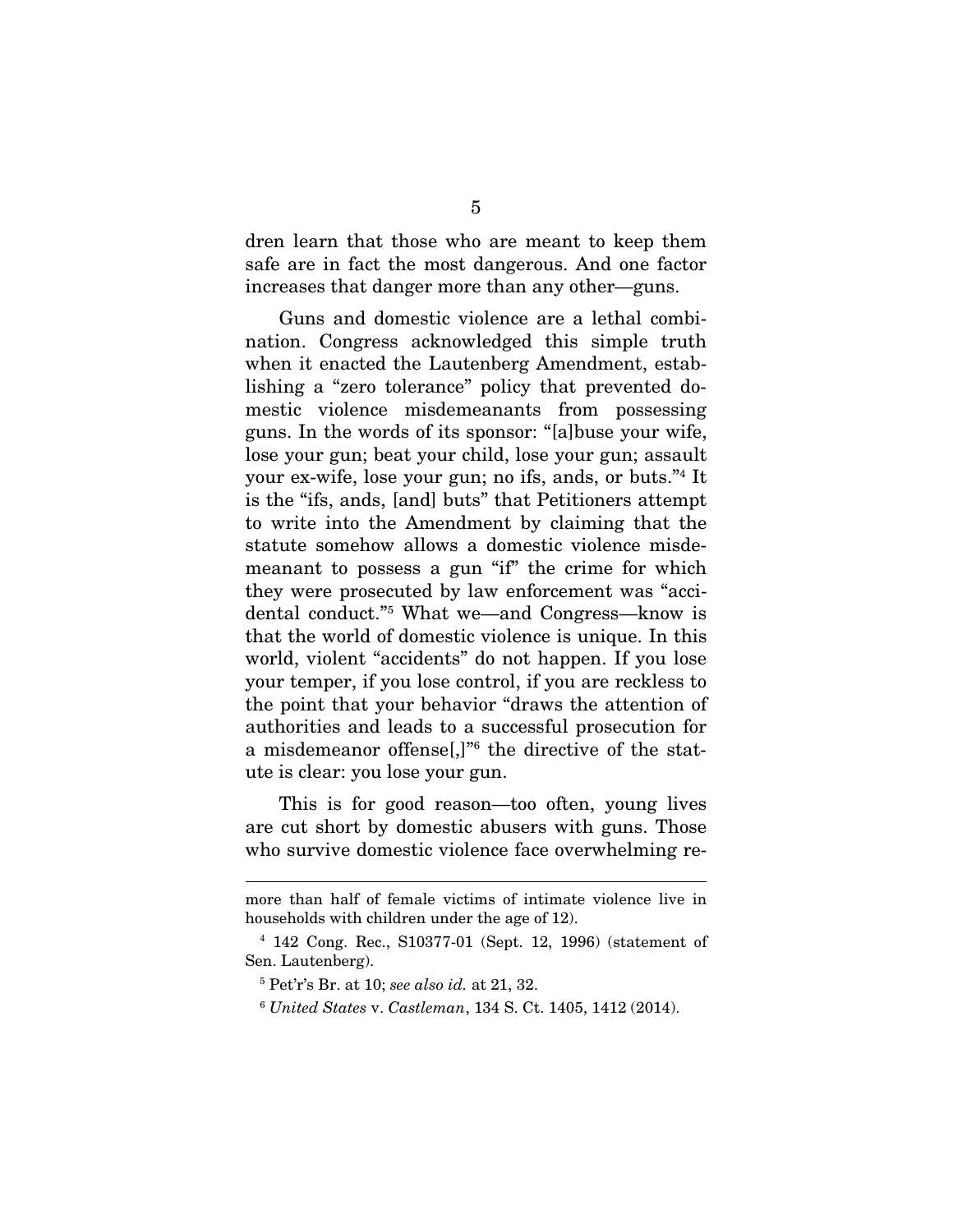percussions, ranging from social and behavioral effects to impaired brain development. Even these repercussions are not the end—children exposed to domestic violence are at increased risk of not only victimization at the hands of an abuser, but also perpetration later in life. Domestic violence turns a child's life upside down, teaching them that everything they learn about love, safety, and family is wrong. The Court should not risk extending such harms in this important case.

#### ARGUMENT

I. SCIENTIFIC RESEARCH CONFIRMS THAT LETHAL AND, FOR SURVIVORS, LASTING CONSEQUENCES OF DOMESTIC VIOLENCE FOR CHILDREN ARE EXACERBATED WHEN ABUSERS HAVE ACCESS TO GUNS.

### A. Children, The All Too Frequent Victims Of Domestic Violence, Face Lethal And Lasting Consequences.

Some of the biggest victims of domestic violence are the smallest: one national survey found that *one in four* children in the United States is exposed to family violence during their lifetimes.<sup>7</sup> An estimated 15.5 million children living in married or cohabitating U.S. households are exposed to domestic vio-

<sup>7</sup> Sherry Hamby *et al.*, *Children's Exposure to Intimate Partner Violence and Other Family Violence*, U.S. Dep't of Just., Office of Just. Programs 1 (Oct. 2011). https://www.ncjrs.gov/pdffiles1/ojjdp/232272.pdf.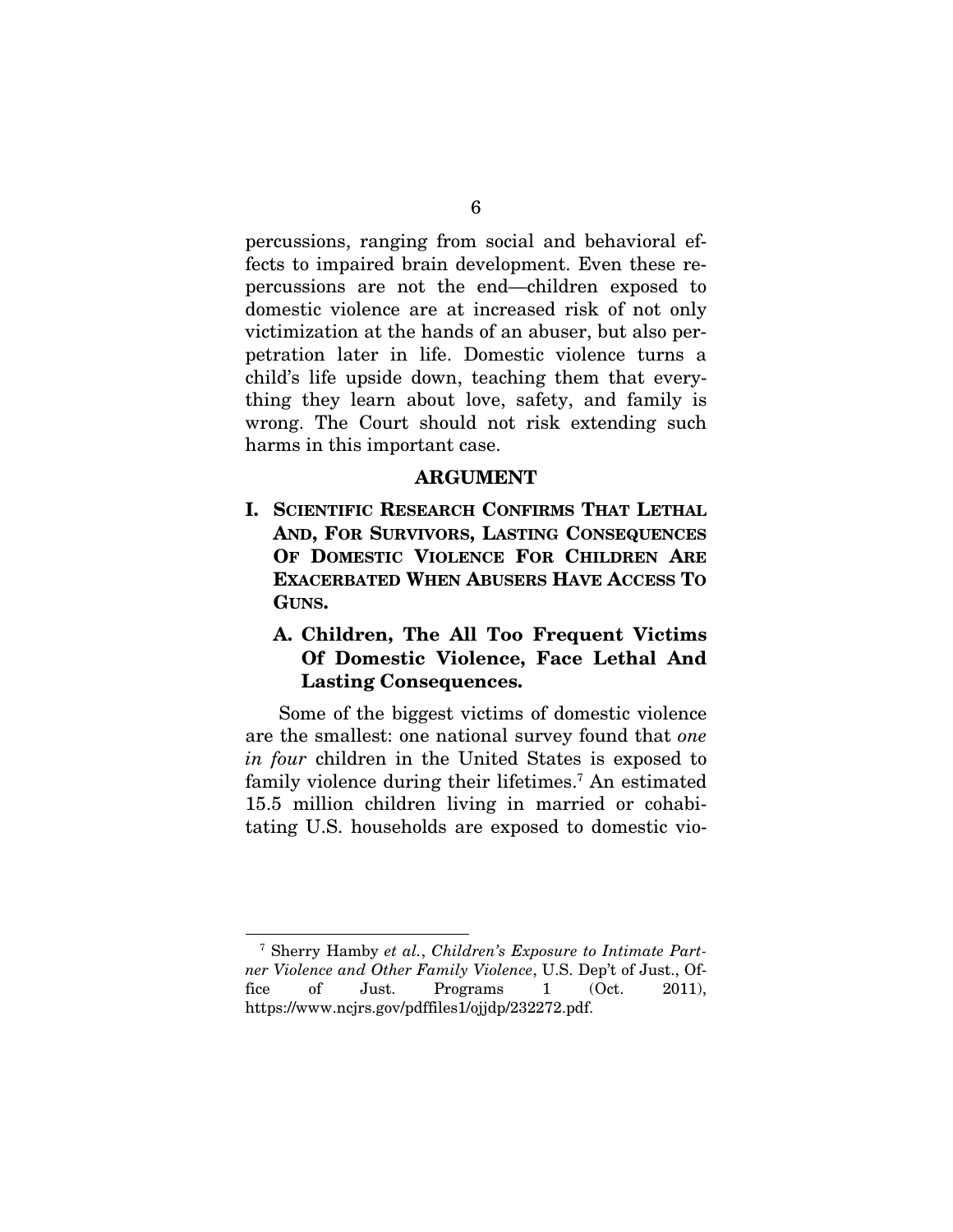lence each year, and roughly seven million of them live in homes where that violence is severe.<sup>8</sup>

Even more frightening, in homes where domestic violence occurs, the children themselves are abused or neglected at a rate 15 times the national average.<sup>9</sup> Indeed, the co-occurrence of child abuse and intimate partner violence is well-documented: studies have shown that in "30% to 60% of families in which either child maltreatment or [intimate partner violence] is occurring, the other form of violence is also being perpetrated."<sup>10</sup> Clearly, possession of firearms by those who violently mistreat their intimate partners puts children at risk as well.

And children are often disproportionately affected by domestic abuse: (1) "relative to the general population, families with documented incidents of domestic violence have a significantly higher number of children in the home, especially children younger than age  $5$ [,]" (2) "research suggests that children in violent homes commonly see, hear, and intervene in

<sup>8</sup> Renee McDonald *et al.*, *Estimating the Number of American Children Living in Partner-Violent Families*, 20 J. of Fam. Psychol. 137, 139 (2006), http://www.ncfm.org/libraryfiles/Children/DV/family-violencestudy-may2006.pdf.

<sup>9</sup> *Children Who Witness Domestic Violence*, Children's Defense  $\text{Fund}$  Ohio 2 (Oct. 2009), http://cdf.childrensdefense.org/site/DocServer/children-whowitness-domestic-violence-ohio.pdf?docID=9961.

<sup>10</sup> Jonathan D. Thackeray *et al.*, *Clinical Report*—*Intimate Partner Violence: The Role of the Pediatrician*, 125 Pediatrics 1094, 1095 (May 2010), http://pediatrics.aappublications.org/content/pediatrics/125/5/10 94.full.pdf.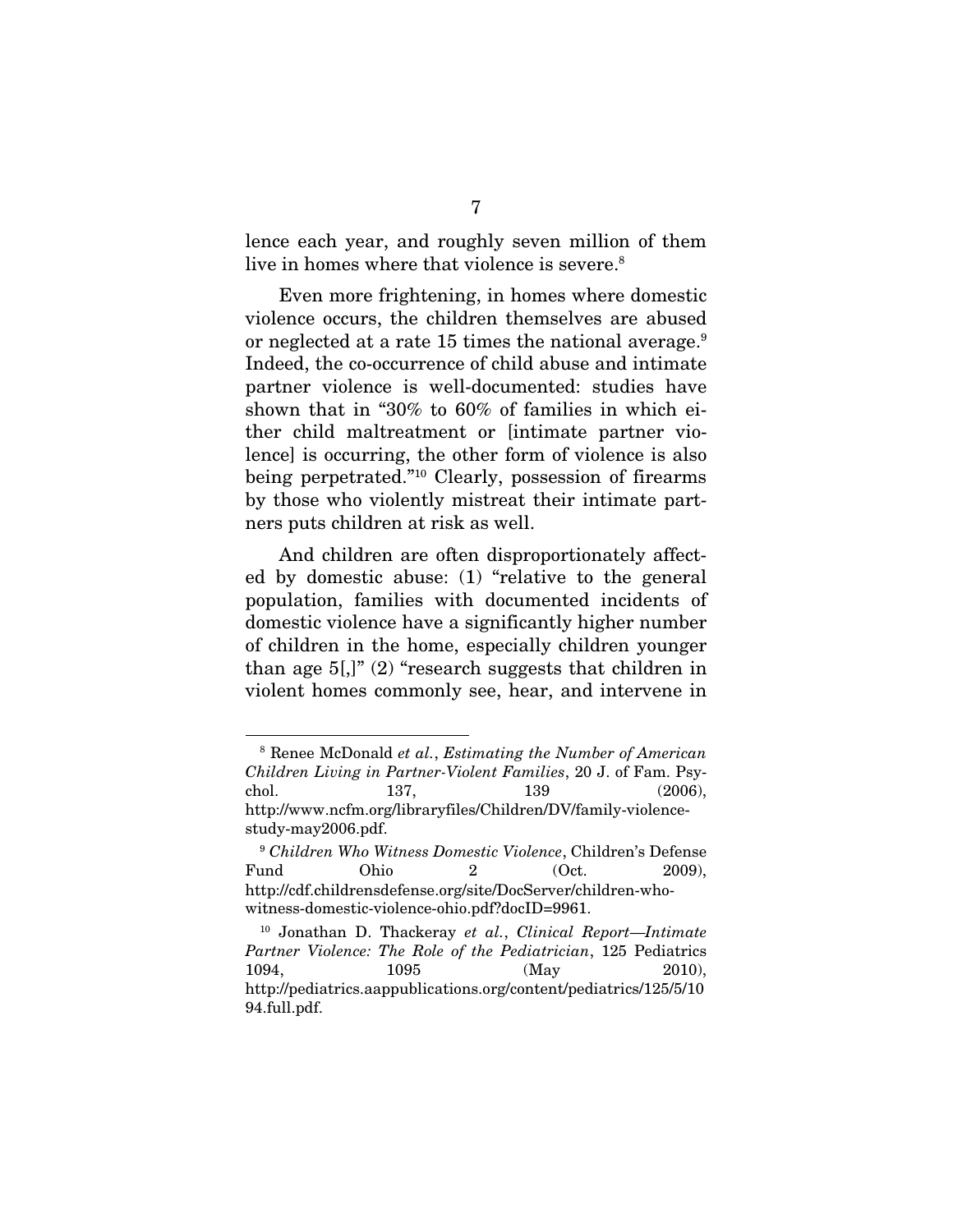episodes of marital violence," and (3) "children who witness interparental violence show significantly worse outcomes than those who witness other forms of destructive interparental conflict."<sup>11</sup>

Most tragically, death all too often is the result. An estimated 1,520 children were killed by domestic abusers in 2013.<sup>12</sup> This equates to an average of *four children killed every day* by abuse or neglect.<sup>13</sup> Make no mistake—these are crimes against the most helpless. Ninety percent of children killed during a domestic dispute are under the age of ten; fifty-six percent are under the age of two.<sup>14</sup>

The import of this data is disturbingly clear: allow individuals who have demonstrated a tendency towards domestic violence access to a firearm, and additional harm or death to children almost certainly will result. Consider just five examples of shootings in the time since the First Circuit ruled in this case:

• On November 20, 2015, a Florida man entered his ex-girlfriend's home, shooting and killing her father and her twin five-month-old daughters before

<sup>11</sup> Katherine M. Kitzmann *et al*., *Child Witnesses to Domestic Violence: a Meta-Analytic Review*, 71 J. Consulting and Clinical Psychol. 339, 339, 346 (2003).

<sup>12</sup> Child Welfare Information Gateway, *Child Abuse and Neglect Fatalities 2013: Statistics and Interventions*, Children's Bureau  $2$   $\qquad \qquad$   $(Apr.$   $2015)$ , https://www.childwelfare.gov/pubPDFs/fatality.pdf [hereinafter "Child Welfare Information Gateway"].

<sup>13</sup> *Id.*

<sup>14</sup> Sibnath Deb, Children in Agony: A Source Book 7 (Sibnath Deb ed. 2006) (citing Fla. Governor's Task Force on Domestic and Sexual Violence, *Florida Mortality Review Project*, at 51, tbl. 28 (1997)).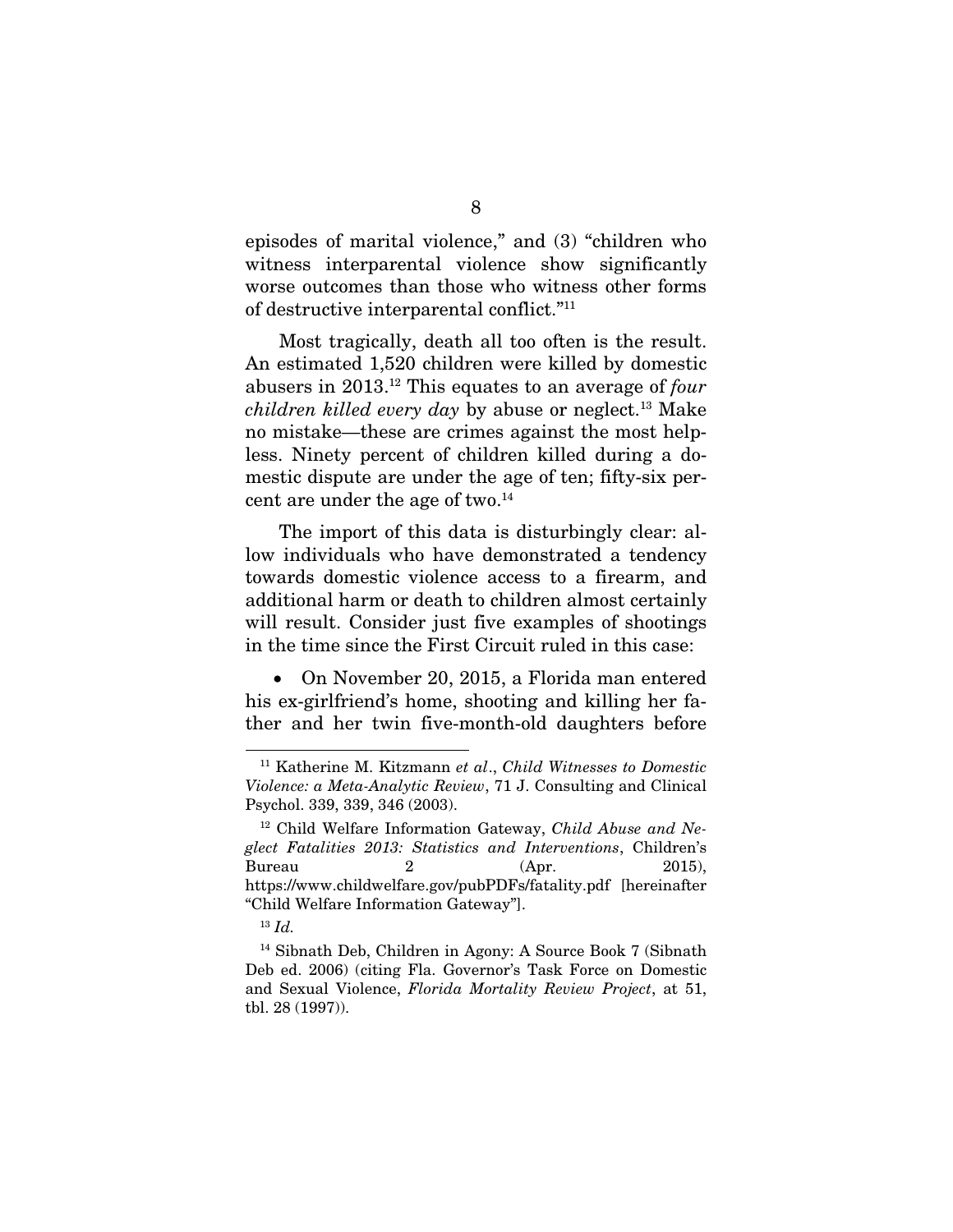turning the gun on himself. The woman, who was shot multiple times but survived the attack, admitted there had been a long history of domestic abuse but was too scared to seek a protective order.<sup>15</sup>

• On August 8, 2015, a Harris County, Texas, man shot and killed his ex-girlfriend, her partner, and her six children. The man had previously been convicted of multiple domestic violence offenses involving the victim, and there was an emergency protective order in place against him.<sup>16</sup>

• On June 16, 2015, a man shot and killed his estranged wife in front of the couple's seven-year-old daughter. A divorce complaint filed by the victim alleged that the man had previously beaten her and pointed a gun at her head.<sup>17</sup>

• On May 29, 2015, a man shot and killed his ex-girlfriend and their one-year-old daughter in Chesterfield County, Virginia. The man had previously pleaded guilty to a domestic assault charge, and an order of protection had been issued against

<sup>15</sup> *Florida mom recounts grisly triple murder-suicide that she survived*, FoxNews.com (Nov. 29, 2015), http://www.foxnews.com/us/2015/11/29/florida-mom-recountsgrisly-triple-murder-suicide-that-survived.html.

<sup>16</sup> *4 things to know about David Conley, accused of killing 8 inside Texas home*, AJC.com (Aug. 9, 2015, 4:42 PM), http://www.ajc.com/news/news/national/3-things-know-aboutdavid-conley-accused-killing-8/nnGQN/.

<sup>17</sup> MaryAnn Spoto, *Neptune cop had threatened wife with gun before, divorce papers say*, NJ.com (June 17, 2015, 4:35 PM), http://www.nj.com/monmouth/index.ssf/2015/06/slain\_wife\_accu sed\_nj\_cop\_of\_abuse\_and\_excessive\_p.html.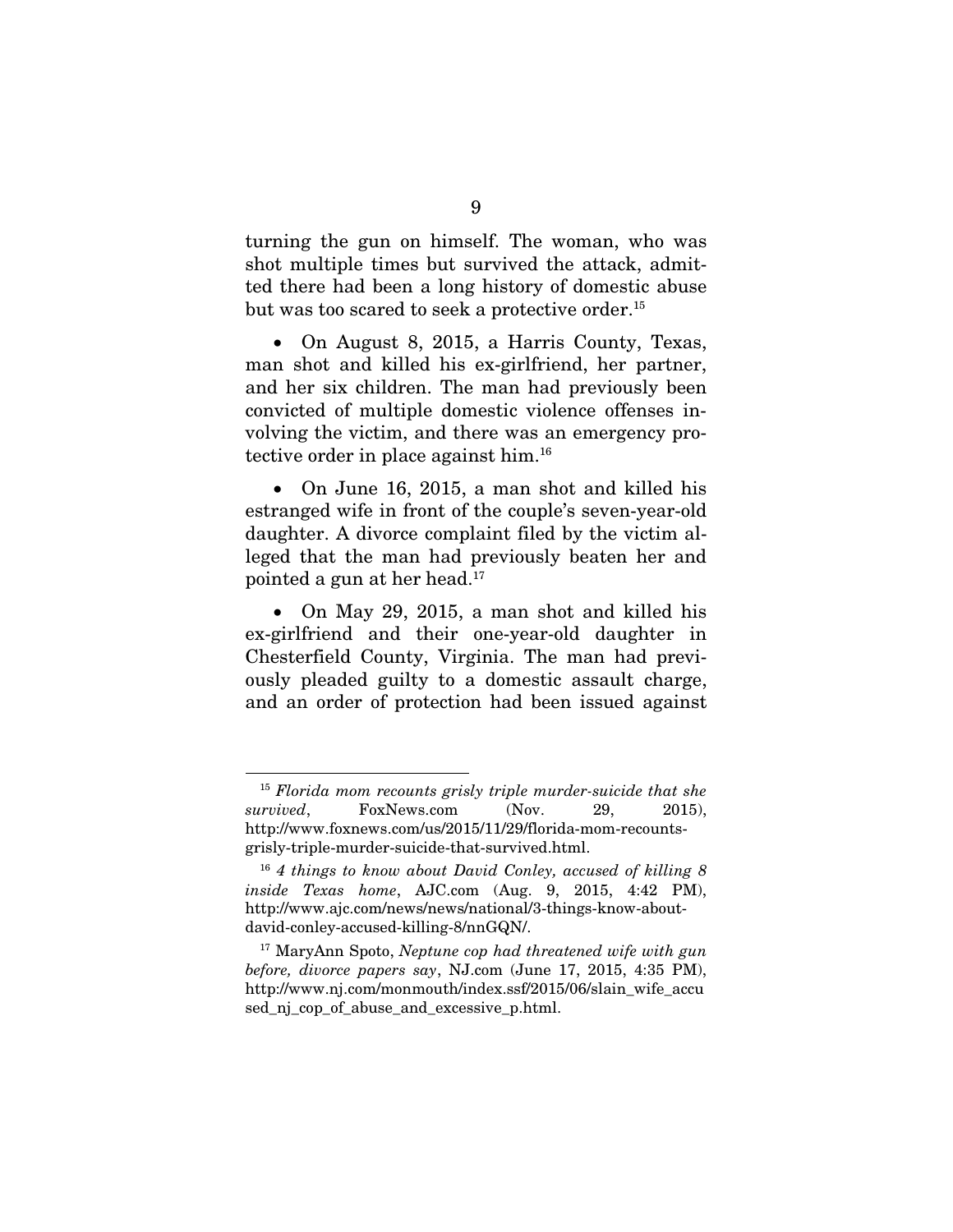him after he beat the victim just four months earlier.<sup>18</sup>

 On February 10, 2015, an Indiana man shot and killed his three-year-old daughter and six-yearold son after attacking his wife. The husband had been served with a protective order in February, 2013, after previous incidents of domestic violence.<sup>19</sup>

As these stories and statistics demonstrate, an astounding number of children in the United States are exposed to horrific gun violence or directly and violently targeted by members of their own family. If they survive, children face a litany of consequences that science confirms will follow them throughout their lives.<sup>20</sup>

Specifically, child abuse and neglect "impair, often permanently, the activity of major neuroregulatory systems, with profound and lasting neurobehav-

<sup>18</sup> Laura French, *Stafford Shaw was due in court for a child support hearing*, WTVR.COM (June 1, 2015, 9:41 PM), http://wtvr.com/2015/06/01/stafford-shaw-was-due-in-court-fora-child-support-hearing/.

<sup>19</sup> *6-Year-Old Dies, Police Still Investigating Paoli Shooting,* WBIW.com (Feb. 13, 2015, 6:42 AM), http://www.wbiw.com/local/archive/2015/02/6-year-old-fightingpolice-still-investigating-paoli-shooting.php.

<sup>20</sup> Notably, children indirectly exposed to domestic violence face some of the same behavioral and emotional problems as children who themselves are physically abused. *See Behind Closed Doors: The Impact of Domestic Violence on Children*, UNICEF 3 (2006). http://www.unicef.org/media/files/BehindClosedDoors.pdf [hereinafter "Behind Closed Doors"].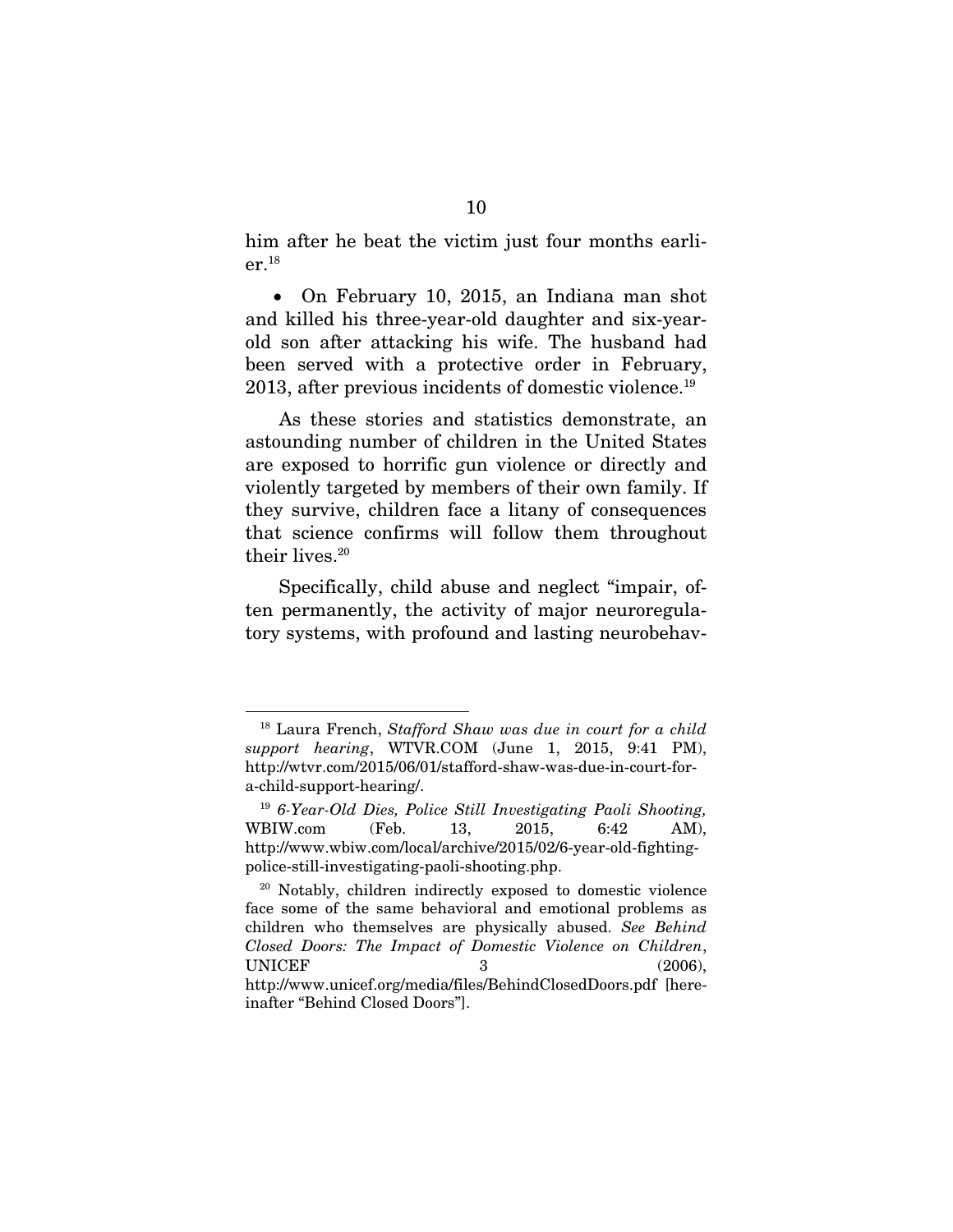ioral consequences."<sup>21</sup> Maltreated children, including those exposed to domestic violence, are at increased risk for depression, suicide attempts, hallucinations, liver disease, chronic obstructive pulmonary disease, coronary artery disease, autoimmune disease, and obesity.<sup>22</sup>

<sup>21</sup> Robert F. Anda *et al*., *The enduring effects of abuse and related adverse experiences in childhood: A convergence of evidence from neurobiology and epidemiology*, 256 Eur. Archives Psychiatry Clinical Neuroscience 174, 174-75 (2006), http://www.ncbi.nlm.nih.gov/pmc/articles/PMC3232061/pdf/nih ms340170.pdf; *see also* Eamon McCrory *et al.*, *Research Review: The neurobiology and genetics of maltreatment and adversity*, 51 J. Child Psychol. and Psychiatry 1079, 1079 (2010) (finding that early childhood maltreatment is associated with numerous neurobiological deficiencies including "atypical development of the hypothalamic-pituitary-adrenal (HPA) axis stress response, which can predispose to psychiatric vulnerability in adulthood[,]" structural differences in the corpus callosum, and "atypical activation of several brain regions, including decreased activity in the prefrontal cortex").

<sup>22</sup> Vincent J. Felitti & Robert F. Anda, *The Relationship of Adverse Childhood Experiences to Adult Medical Disease, Psychiatric Disorders and Sexual Behavior: Implications for Healthcare*, *in* The Hidden Epidemic: Impact of Early Life Trauma on Health and Disease 79-83 (Ruth A. Lanius, Eric Vermetten, & Clare Pain eds., June 2010), http://www.theannainstitute.org/Lanius.pdf. This data is drawn from the Adverse Childhood Experiences ("ACE") Study, which is collaboration between the Centers for Disease Control and Prevention ("CDC") and Kaiser Permanente's Health Appraisal Clinic in San Diego, CA. This study is the largest ongoing examination of childhood maltreatment and adult health outcomes, routinely examining over 17,000 participants. *Injury Prevention & Control: Division of Violence Prevention*, CDC, http://www.cdc.gov/violenceprevention/acestudy/ (last updated May 13, 2014).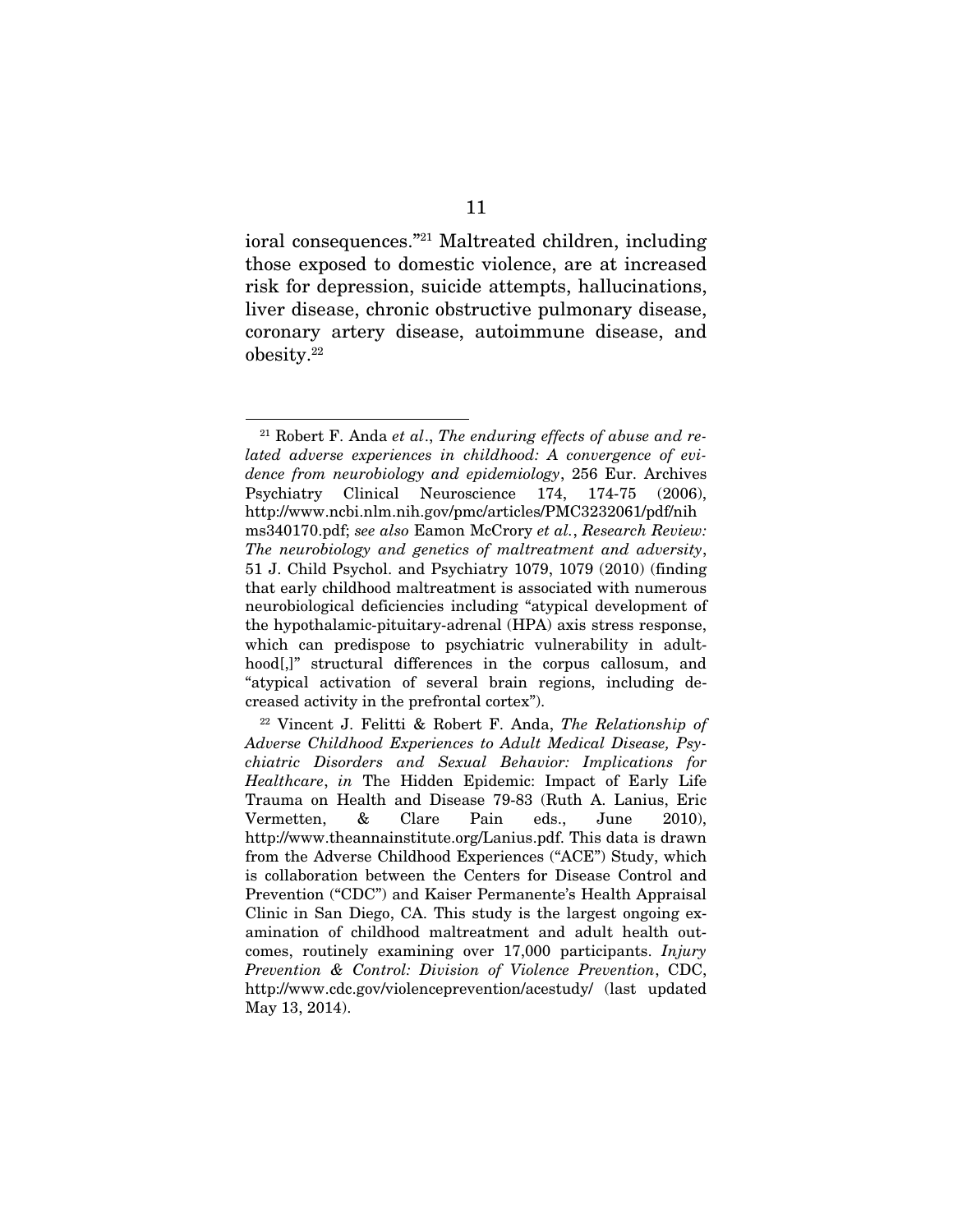Abused and neglected children are also twice as likely to have poor social skills, $23$  have a propensity to struggle academically, $24$  and "can literally lose the capacity to form meaningful relationships."<sup>25</sup> Frighteningly, these behavioral challenges include an increased likelihood of violent and aggressive behavior toward others. The Childhood Domestic Violence Association reports that children exposed to domestic violence are seventy-four times more likely to commit violent crimes in the future.<sup>26</sup>

Perhaps the most troubling effect of domestic abuse is this: exposure to parental violence as a child is the strongest predictor of experiencing domestic

<sup>23</sup> E. Wilson *et al.*, *Child Well-Being Spotlight: Adolescents with a History of Maltreatment Have Unique Service Needs That May Affect Their Transition to Adulthood*, Off. of Plan., Res., and Evaluation, Admin. for Children and Families, U.S. Dep't of Health and Human Servs. 1 (Sept. 18, 2012), http://www.acf.hhs.gov/sites/default/files/opre/youth\_spotlight\_v 7.pdf.

<sup>24</sup> Behind Closed Doors, *supra* note 20, at 3, 7.

<sup>25</sup> Bruce D. Perry, *Supporting Maltreated Children: Countering the Effects of Neglect and Abuse*, 48 Adoption Advocate 1  $\omega($ June  $2012$ ), https://www.adoptioncouncil.org/images/stories/documents/NCF

A\_ADOPTION\_ADVOCATE\_NO48.pdf. According to NSCAW data, the majority of adolescents who have experienced child abuse or neglect also are at increased risk for behavioral problems including delinquency, truancy, and substance abuse. *See* E. Wilson et al., *supra* note 23, at 1.

<sup>26</sup> *The Impact*, Childhood Domestic Violence Ass'n, http://cdv.org/the-impact/ (last visited Jan.15, 2016).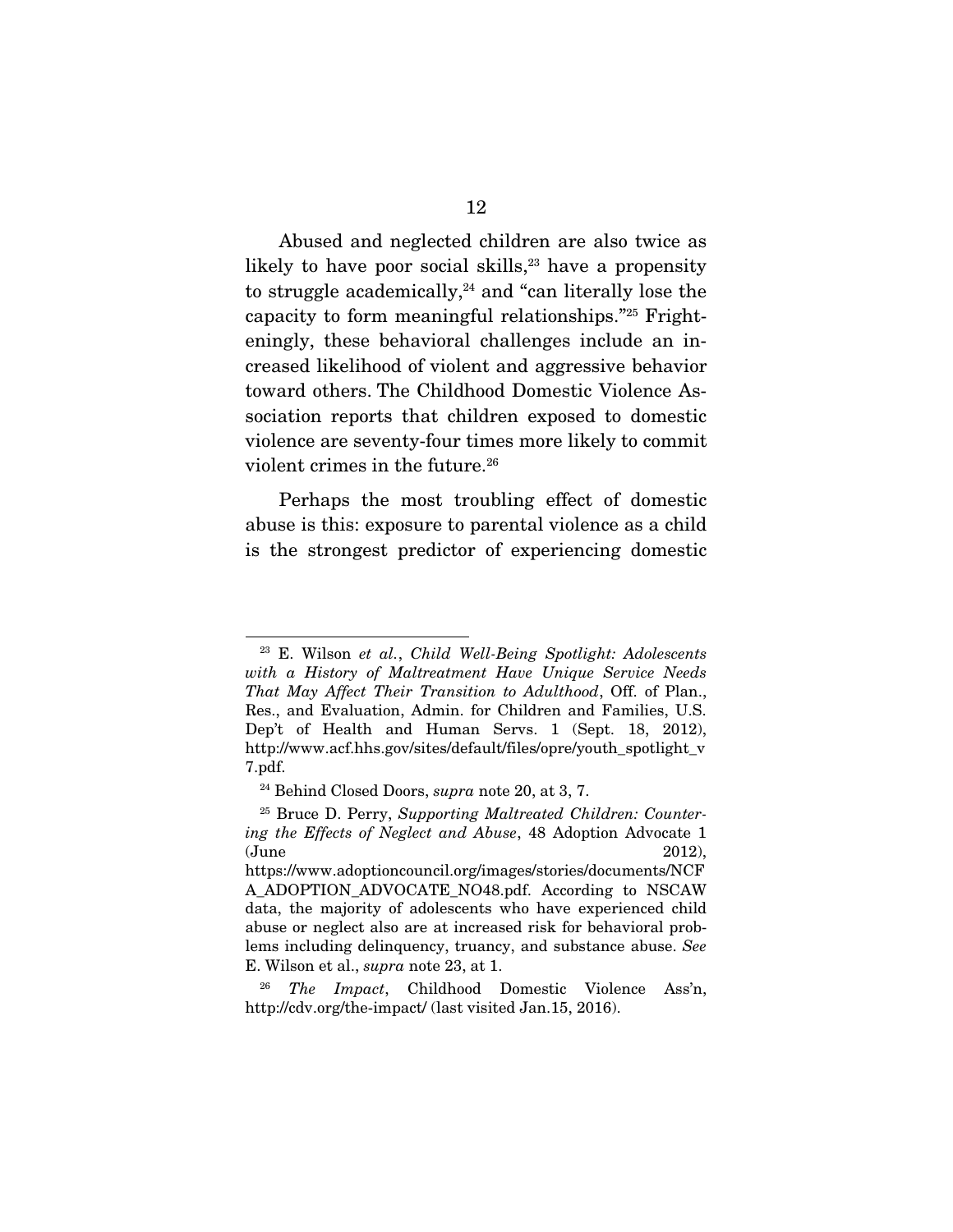violence as an adult.<sup>27</sup> In fact, "adults who were exposed to [intimate partner violence] as children were 6 times more likely to be emotionally abused, 4.8 times more likely to be physically abused, and 2.6 times more likely to be sexually abused than children who were not exposed to [intimate partner violence]."<sup>28</sup>

Social science and medical research has not only identified these far-reaching and long-lasting consequences after years of detailed and extensive study, but scientists have also identified a factor that augments the impact that domestic violence has on a child's life—guns.

#### B. Guns Augment The Danger Of Domestic Violence For Children.

"Guns [. . .] turn domestic violence into domestic homicide."<sup>29</sup> In homes where domestic violence already exists, the presence of a gun *magnifies the risk of homicide by 600%*. <sup>30</sup> Between 1980 and 2000, sixty to seventy percent of U.S. domestic abuse incidents that resulted in death of an intimate partner in-

<sup>27</sup> Miriam K. Ehrensaft, *et al.*, *Intergenerational Transmission of Partner Violence: A 20-Year Prospective Study*, 71 J. of Consulting and Clinical Psychol. 741, 749 (2003), http://www.apa.org/pubs/journals/releases/ccp-714741.pdf*.*

<sup>28</sup> Jonathan D. Thackeray *et al.*, *supra* note 10, at 1095.

<sup>29</sup> *When Men Murder Women: An Analysis of 2012 Homicide Data*, Violence Policy Ctr. 1 (Sept. 2014), http://www.vpc.org/studies/wmmw2014.pdf*.*

<sup>30</sup> Jacquelyn C. Campbell *et al.*, *Assessing Risk Factors for Intimate Partner Homicide*, 250 Nat'l Inst. Just. J. 15, 16 (2003), https://www.ncjrs.gov/pdffiles1/jr000250e.pdf.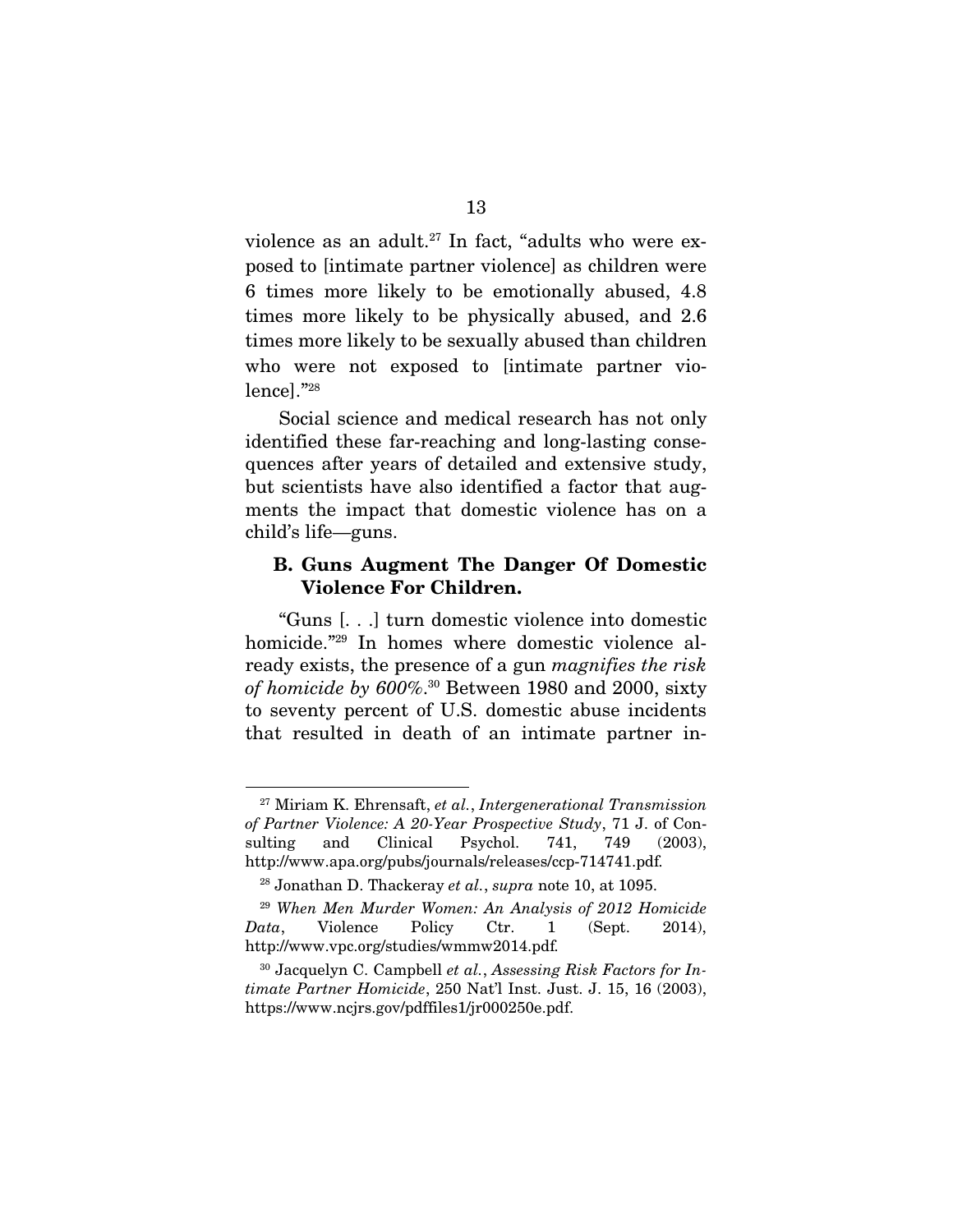volved a firearm.<sup>31</sup> As the Court observed in *Castleman*, "the presence of a firearm increases the likelihood that [domestic violence] will escalate to homicide."<sup>32</sup>

Guns in the hands of domestic abusers are not just lethal weapons—they are also tools used to intimidate and control women and children. "[T]here is growing evidence documenting the role of guns in nonfatal domestic violence."<sup>33</sup> According to researchers from the Harvard School of Public Health, when guns are found in the home, they are used in "hostile gun displays" to intimidate and threaten women and

<sup>31</sup> Emily F. Rothman *et al.*, *Batterers' Use of Guns to Threaten Intimate Partners*, 60 J. Am. Med. Women's Ass'n 62, 62 (2005).

<sup>32</sup> *Castleman*, 134 S. Ct. at 1408. While research in this area has focused on intimate partner homicide rather than the homicide of children, the narratives in Section I stand as horrific examples of what happens when children become involved in a domestic dispute involving a gun. What's more—the effect of a child losing a mother in a domestic dispute cannot be disregarded. Children who lose a parent to domestic homicide are often placed in foster homes or left to be raised by older siblings, receiving little, if any, counseling or support. *See Hennepin Cnty. Domestic Fatality Review Pilot Project* 24 (2002) http://archive.leg.state.mn.us/docs/2009/mandated/090863.pdf (finding that "[t]he Review Team found these children's stories very disturbing since none of the documents it obtained contained any information about additional services that were provided to children or their families once they had been place in new custodial care").

<sup>33</sup> April M. Zeoli & Shannon Frattaroli, *Evidence for Optimism: Policies to Limit Batterers' Access to Guns*, in Reducing Gun Violence in America: Informing Policy with Evidence and Analysis 53, 54 (Daniel W. Webster & Jon S. Vernick, eds. 2013),

http://home.uchicago.edu/ludwigj/papers/Impact%20of%20Brad y%20Act%202013.pdf.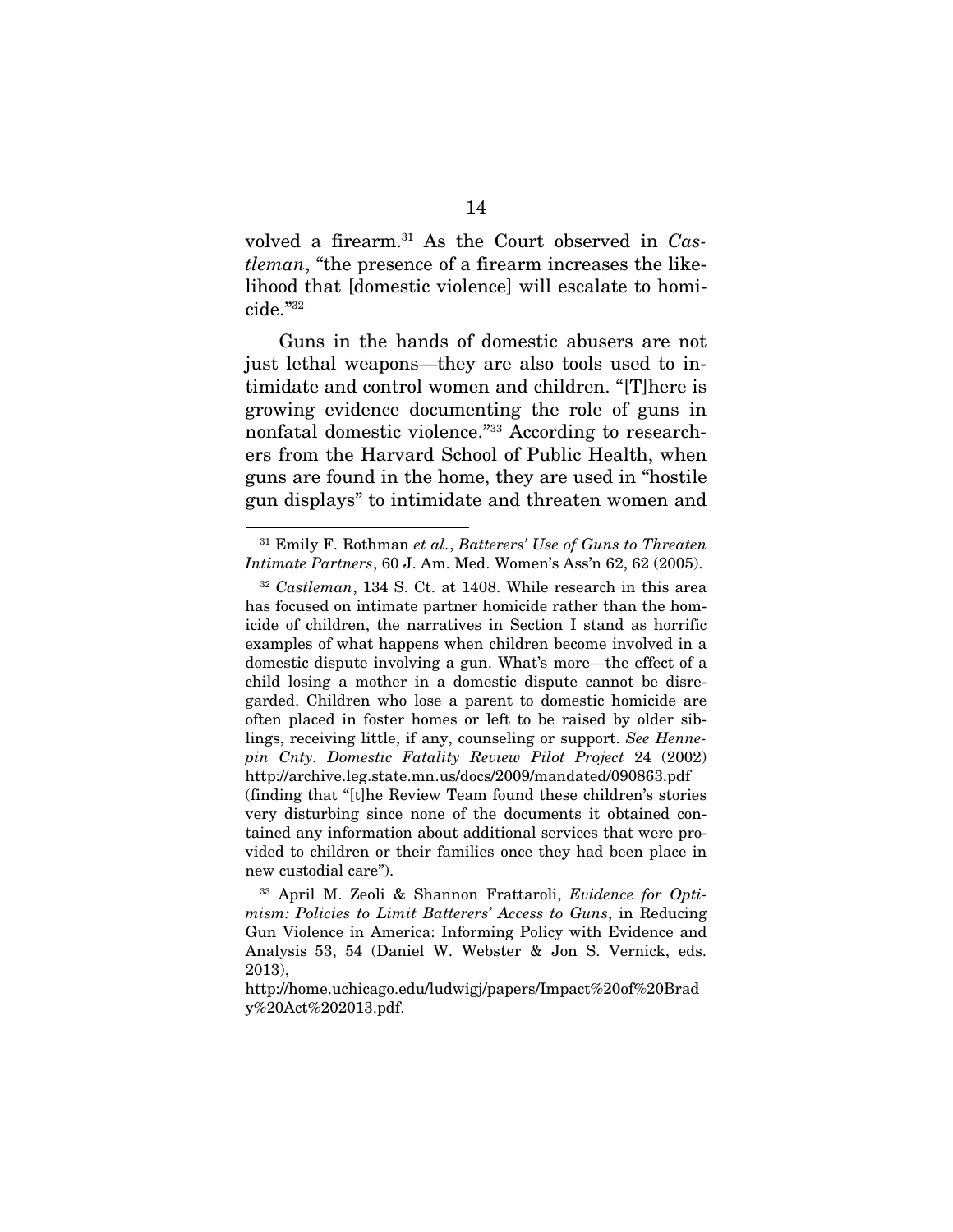children "more common[ly]" than they are used for self-defense.<sup>34</sup> As one chilling example, an anonymous caller relayed to the National Domestic Violence Hotline that her abuser "threatened [our young] child that he would shoot the entire family, and maybe others."<sup>35</sup> These threats incite terror in the victims, and for good reason: "women who were threatened or assaulted with a gun or other weapon were *20 times more likely* than other women to be murdered."<sup>36</sup>

Attaching a firearm prohibition to the earliest conviction for domestic violence, whether committed recklessly or intentionally, makes sense given that "abuse often starts subtly and gets worse over time."<sup>37</sup> Victims of domestic violence risk a "40% to  $80\%$ " probability of repeat violence,<sup>38</sup> and, where previously no injury occurred, there is an 83.7% probability of future injury.<sup>39</sup> Further, a recent study of

<sup>34</sup> Deborah Azrael & David Hemenway, *In the Safety of Your Own Home: Results from a National Survey on Gun Use at Home*, 50 Soc. Sci. & Med. 285, 290 (2000).

<sup>35</sup> *Firearms & Domestic Violence*, The Nat'l Domestic Violence Hotline, http://www.thehotline.org/resources/firearms-dv/#tabid-2 (last visited Jan. 15, 2016).

<sup>36</sup> Jacquelyn C. Campbell *et al.*, *supra* note 30, at 16 (emphasis added).

<sup>37</sup> Mayo Clinic Staff, *Domestic violence against women: Recognize patterns, seek help*, Mayo Clinic (Apr. 12, 2014), http://www.mayoclinic.org/healthy-lifestyle/adult-health/indepth/domestic-violence/art-20048397?pg=1.

<sup>38</sup> Carla Smith Stover, *Domestic Violence Research: What Have We Learned and Where Do We Go From Here?*, 20 J. Interpersonal Violence 448, 450 (2005).

<sup>39</sup> Alex R. Piquero *et al.*, *Assessing the Offending Activity of Criminal Domestic Violence Suspects: Offense Specialization,*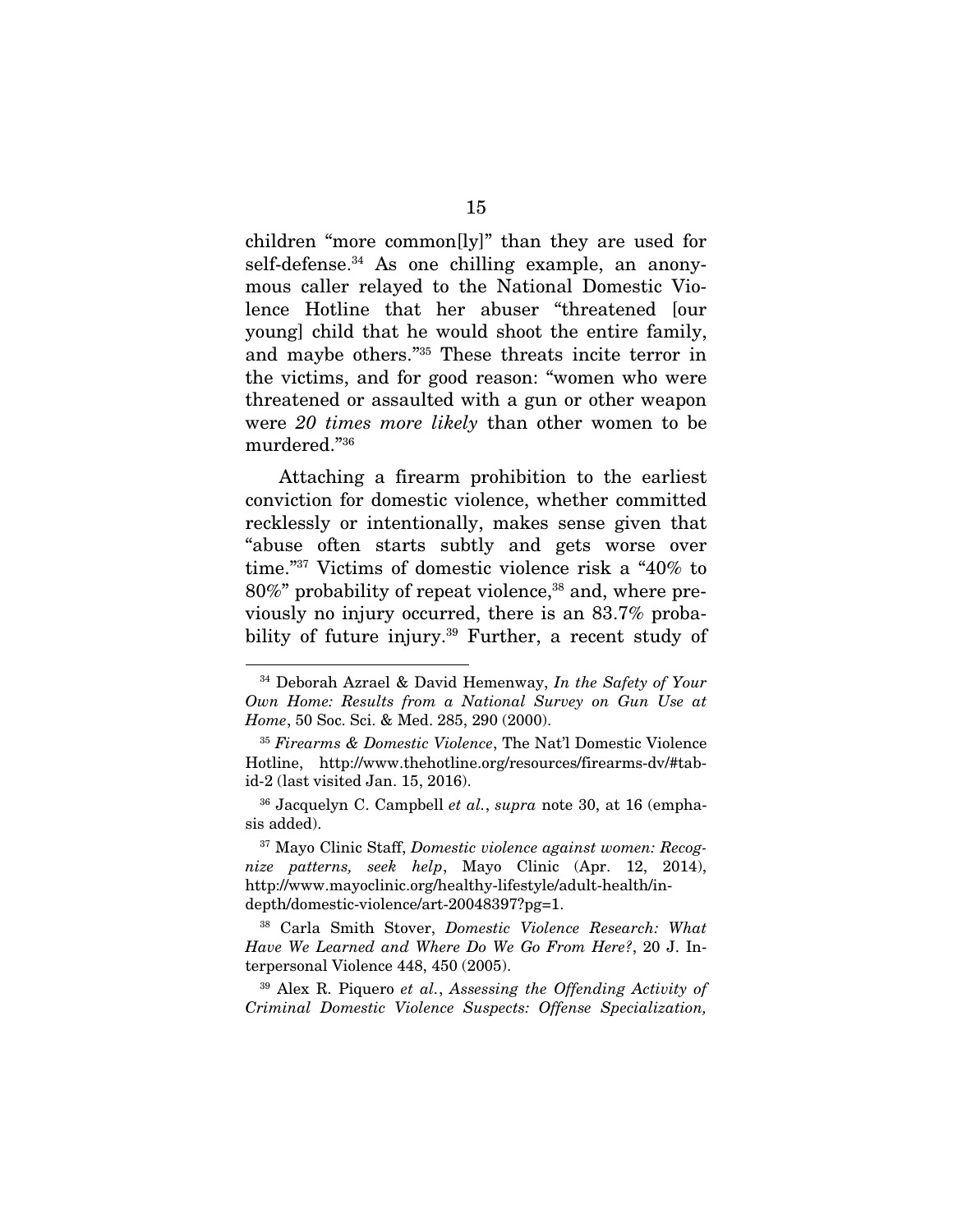408 murder-suicides revealed that prior domestic violence occurred seventy percent of the time, but only twenty-five percent of those cases resulted in prior domestic violence arrests.<sup>40</sup> Notably, eighty-nine percent of murder-suicides involve a firearm.<sup>41</sup> Add a gun to this cycle, and the escalation turns deadly for women and children.

Even when death does not result, the escalation of domestic violence due to the presence of a gun results in worse outcomes for children. One study, for example, found significantly higher risks of behavioral problems among children whose parents use or threaten to use—guns or knives during a marital dispute, when compared to children who witness domestic violence not involving weapons.<sup>42</sup> Similarly, children who witness domestic disputes that involve a weapon and result in injuries are more likely to experience post-traumatic stress disorder symptoms.<sup>43</sup>

*Escalation, and De-escalation Evidence from the Spouse Assault Replication Program*, 121 Pub. Health Rep. 409, 414 (2006).

<sup>40</sup> Bernie Auchter, *Men Who Murder Their Families: What the Research Tells Us* 266 Nat'l Inst. Just. J. 10, 10 (2010), https://www.ncjrs.gov/pdffiles1/nij/230412.pdf.

<sup>41</sup> *American Roulette: Murder-Suicide in the United States*, Violence Policy Center 4 (May 2012), http://www.vpc.org/studies/amroul2012.pdf.

<sup>42</sup> Ernest N. Jouriles *et al.*, *Knives, Guns, and Interparent Violence: Relations with Child Behavior Problems*, 12 J. Family Psychol. 178, 190-92 (1998).

<sup>43</sup> John Fantuzzo & Rachel Rusco, *Children's Direct Sensory Exposure to Substantiated Domestic Violence Crimes*, 22 Violence & Victims 158, 167 (2007); *see also* James Garbarino *et al.*, *Mitigating the Effects of Gun Violence on Children and Youth,* 12 Children, Youth, and Gun Violence 73, 74 (2002) http://futureofchildren.org/futureofchildren/publications/docs/12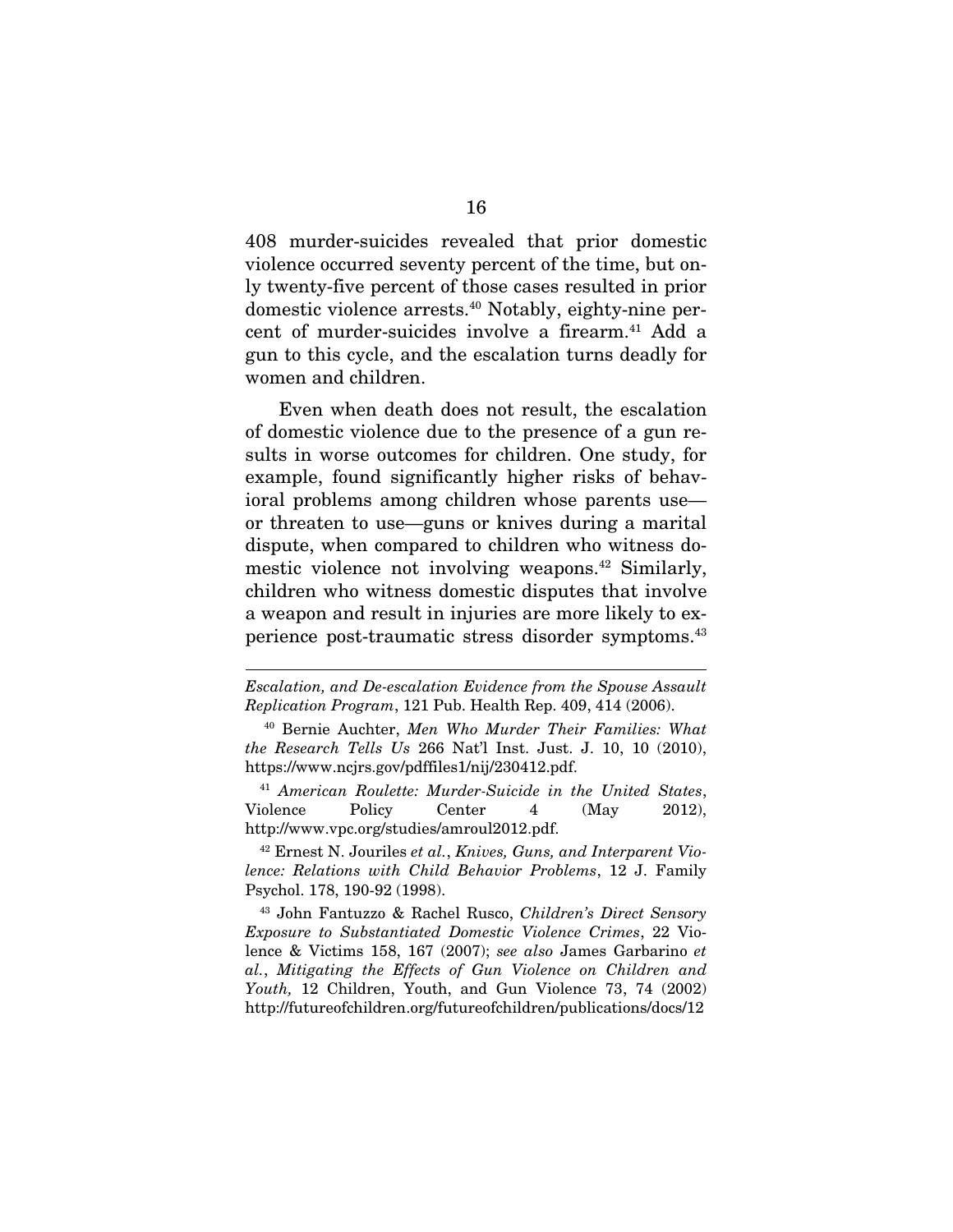The development of post-traumatic stress and depression in children who live in a household with a gun is a grave concern given that forty-one percent of teen suicides in 2014 were committed with a fire $arm.<sup>44</sup>$ 

Further, witnessing domestic violence involving weapons increases a child's likelihood of committing a violent offense with a weapon themselves.<sup>45</sup> "Men who reported witnessing threat or use of a weapon in parental violence were more likely than not to have threatened to use or have actually used a weapon against an intimate partner."<sup>46</sup> When a child witnesses a parent use a gun during a domestic dispute, the child learns that adults use guns to get what they want, and the child observes how to use them. With guns, the danger posed by domestic violence

<sup>45</sup> John Fantuzzo & Rachel Rusco*, supra* note 43, at 180; *see also* Steve Spaccarelli *et al.*, *Exposure to Serious Family Violence Among Incarcerated Boys: Its Association With Violent Offending and Potential Mediating Variables,* 10 Violence and Victims 163, 174 (1995).

\_02\_05.pdf (finding that "a recent study of rural third-through eighth-graders indicated that children exposed to gun violence reported significantly higher levels of [. . .] posttraumatic stress.").

<sup>44</sup> *Teen Homicide, Suicide, and Firearm Deaths*, Child Trends Data Bank 2 (Dec. 2015), http://www.childtrends.org/?indicators=teen-homicide-suicideand-firearm-deaths.

<sup>46</sup> Amy R. Murrell *et al*., *When Parents Model Violence: The Relationship Between Witnessing Weapon Use as a Child and Later Use as an Adult*, 14 Behav. and Soc. Issues 128, 128 (2005),

http://www.firstmonday.org/ojs/index.php/bsi/article/viewFile/35 9/233.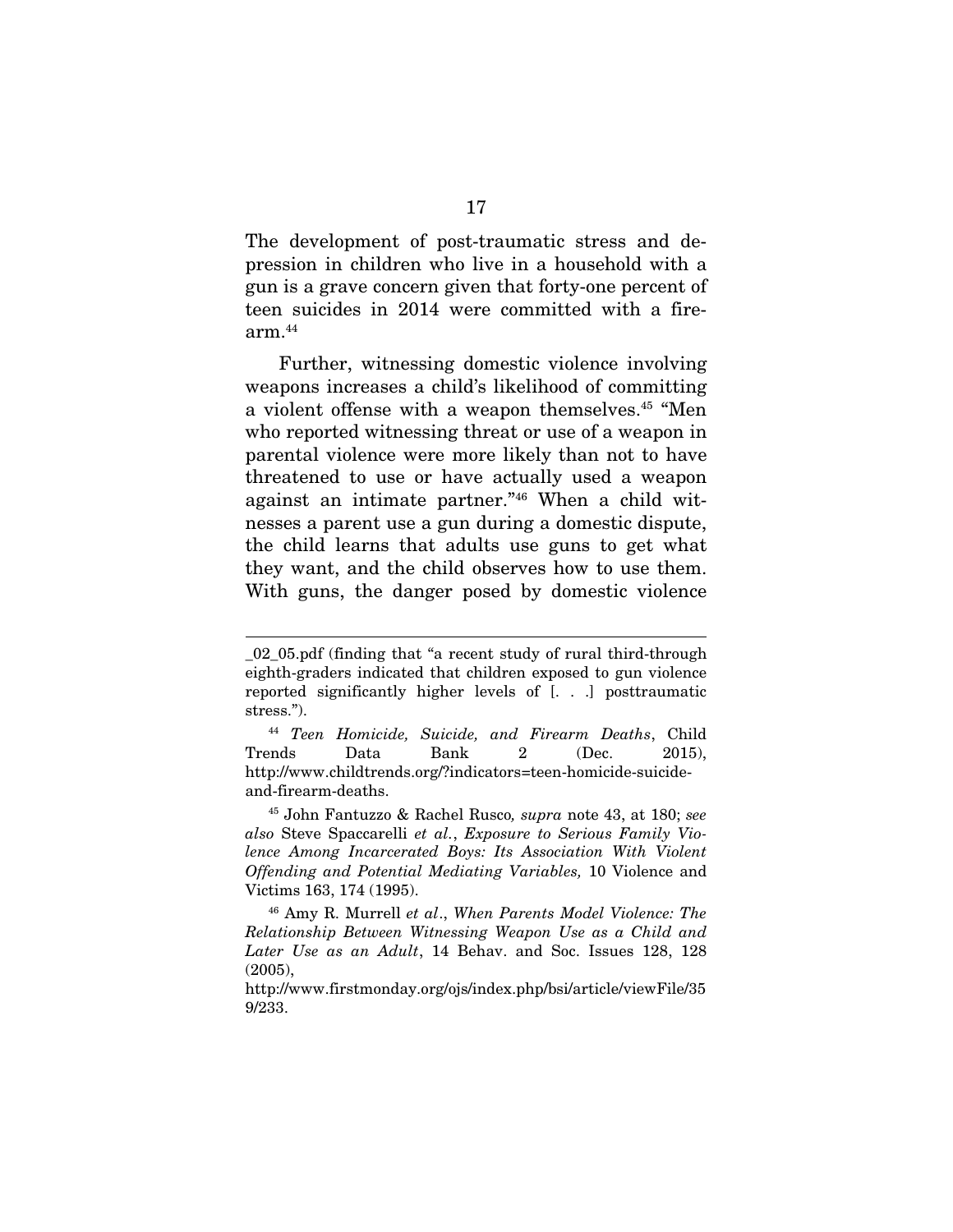increases exponentially, the consequences worsen, and the cycle of violence continues.<sup>47</sup>

Congress signed the Lautenberg Amendment to keep firearms away from individuals with a demonstrated history of and propensity for domestic violence<sup>48</sup>—and these laws work. Laws prohibiting abusers subject to restraining orders from purchasing firearms result in a statistically significant reduction in rates of homicide of women by their intimate partners.<sup>49</sup> In fact, restricting access to firearms for individuals subject to a domestic violence restraining order reduced intimate partner homicide by 19% and reduced intimate partner homicides committed with guns by  $25\%$ .<sup>50</sup> Further, those who

 $47$  Even if a mother is able to leave a domestic abuser, the children are often not safe from the offending parent. *See* Joan S. Meier, *Rates At Which Accused And Adjudicated Batterers Receive Sole or Joint Custody*, Domestic Violence Legal Empowerment and Appeals Project (DV LEAP) 4 (Aug. 2013), http://www.dvleap.org/LinkClick.aspx?fileticket=97ddo5pFEso %3D&tabid=1118 (explaining that one study, which examined 38 state court decisions concerning custody and domestic violence, found that "36 of the 38 courts had awarded joint or sole custody to alleged *and adjudicated* batterers"); *see also* Laurie Duker & Judy Whiton, *Circuit Court Protective Order Practices in Domestic Violence Cases: In the Best Interests of the Child?*, Court Watch Montgomery 9 (May 2014), http://mnadv.org/\_mnadvWeb/wp-

content/uploads/2014/06/FIN.CC-Rept-5.28.14-rev.pdf (documenting that even after finding by clear and convincing evidence that a parent had committed domestic violence, judges in Montgomery County, Maryland ordered unsupervised visits with the offending parent in 70% of cases).

<sup>48</sup> *See* Section II, *infra* at 20.

<sup>49</sup> Zeoli & Frattaroli, *supra* note 33, at 57.

<sup>50</sup> *Id*.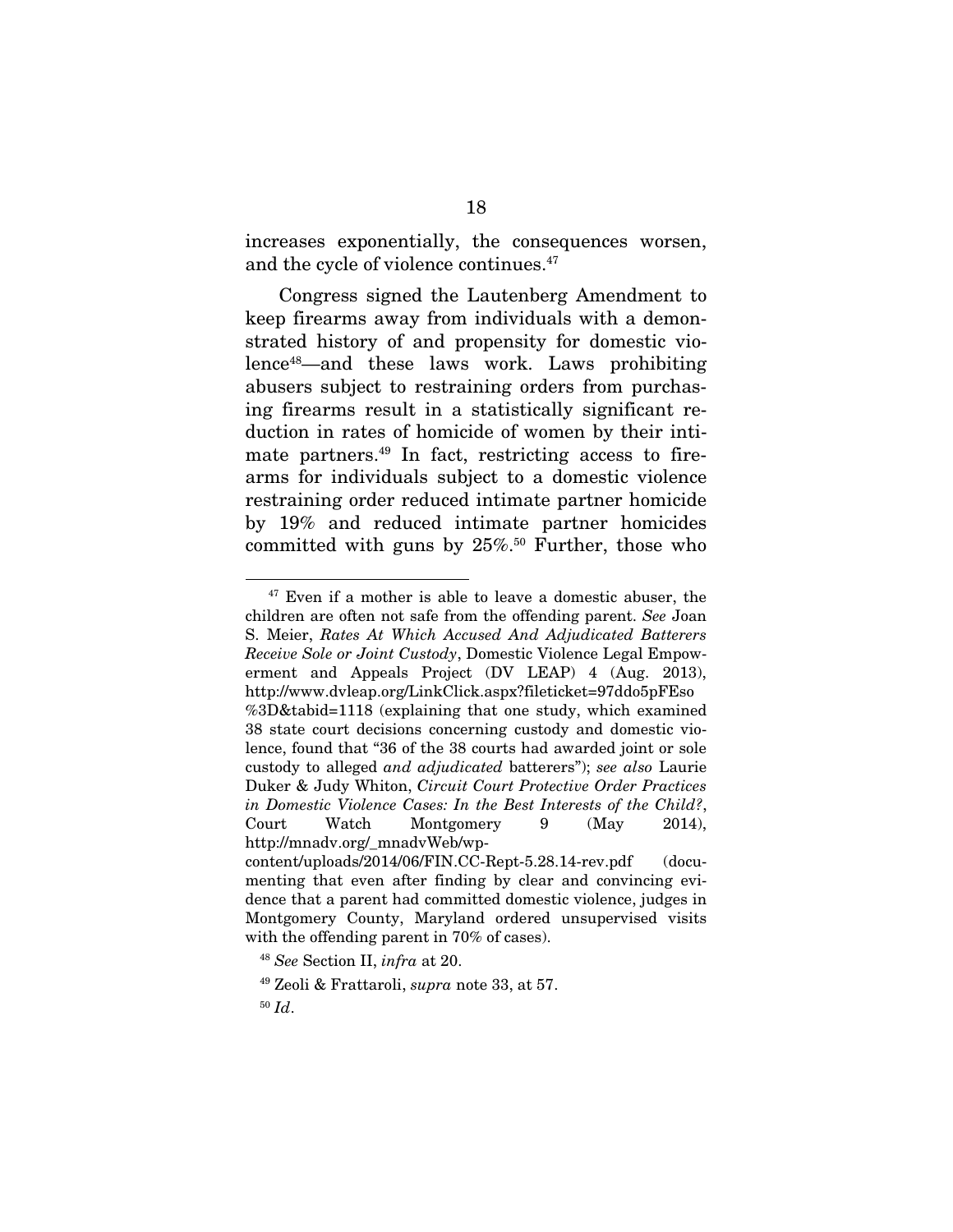attempted, but were denied, purchase of a firearm were much less likely than those who purchased a firearm to be arrested for a new crime involving guns or violence.<sup>51</sup>

By preventing individuals with a history of domestic violence from owning a gun, the Lautenberg Amendment reduces the likelihood that pervasive domestic violence will escalate to murder. Reversing the First Circuit would permit scores of convicted abusers to arm themselves,<sup>52</sup> placing their children at greater risk of impaired brain development, academic challenges, social maladaptation, future victimization, future criminal behavior, and death.

### II. THE PLAIN LANGUAGE OF 18 U.S.C. §§ 922(g)(9) AND 921(a)(33)(A) ENCOMPASS MISDEMEANOR DOMESTIC VIOLENCE CONVICTIONS OBTAINED WITH A *MENS REA* OF RECKLESSNESS.

The language of the Lautenberg Amendment recognizes that the physical, mental, and behavioral harms to child witnesses to domestic violence are no different whether the abuser swung a fist, threw a chair, or fired a gun intentionally or recklessly. Sections  $922(g)(9)$  and  $921(a)(33)(A)$  do not limit the

<sup>51</sup> Garen J. Wintemute *et al*., *Effectiveness of Denial of Handgun Purchase by Violence Misdemeanants*, Violence Prevention Res. Program, 41-42 (May 29, 2002), https://www.ncjrs.gov/pdffiles1/nij/grants/197063.pdf.

<sup>52</sup> *National Instant Criminal Background Check System (NICS) Operations 2014*, U.S. Dep't of Just. Fed. Bureau of Investigation 18 (2014), https://www.fbi.gov/aboutus/cjis/nics/reports/2014-operations-report (stating that from November 30, 1998 to December 31, 2014, 112,925 firearm sales were denied because the purchaser had been convicted of a misdemeanor crime of domestic violence).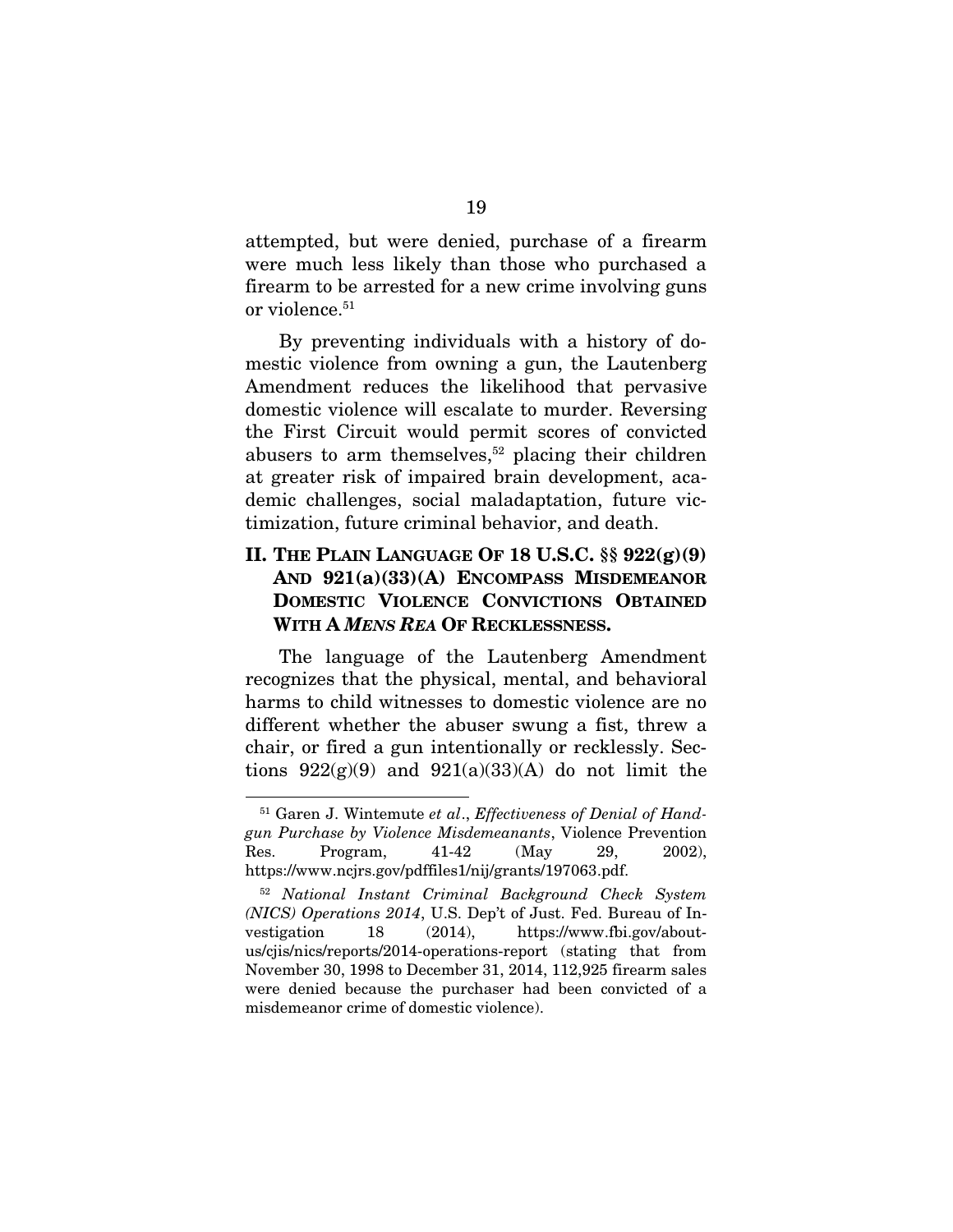prohibition on gun ownership to perpetrators convicted of misdemeanor crimes of domestic violence that were committed intentionally.

This Court has recognized that the Lautenberg Amendment was enacted to "close [a] dangerous loophole in the gun control laws," which previously kept firearms only out of the hands of felons.<sup>53</sup> Because perpetrators of domestic violence generally are convicted of misdemeanors under state assault and battery laws, they were left free to access firearms, and "[f]irearms and domestic strife are a potentially deadly combination."<sup>54</sup> The text of §§  $922(g)(9)$  and  $921(a)(33)(A)$  can only be understood in the "unique" context of domestic violence," which, as explained above, differs in kind and consequence from other types of violence.<sup>55</sup>

Under §  $922(g)(9)$ , it is a federal crime for any person "who has been convicted in any court of a misdemeanor crime of domestic violence" to "possess in or affecting commerce[] any firearm or ammunition."<sup>56</sup> Section 921(a)(33)(A), with exceptions not relevant here, defines a "misdemeanor crime of domestic violence" as an offense that:

<sup>56</sup> 18 U.S.C. § 922(g)(9).

<sup>53</sup> *Castleman*, 134 S. Ct. at 1409 (quoting *United States* v. *Hayes*, 555 U.S. 415, 426 (2009)) (internal quotations omitted).

<sup>54</sup> *Hayes*, 555 U.S. at 427.

<sup>55</sup> *United States* v. *Voisine*, 778 F.3d 176, 180 (1st Cir. 2015), *cert. granted in part*, 136 S. Ct. 386 (2015) (internal citations omitted); *Castleman*, 134 S. Ct. at 1407 (outlining differences between the "use of physical force" as defined in  $\S 921(a)(33)(A)$ and the force required to commit a "violent felony" under the ACCA).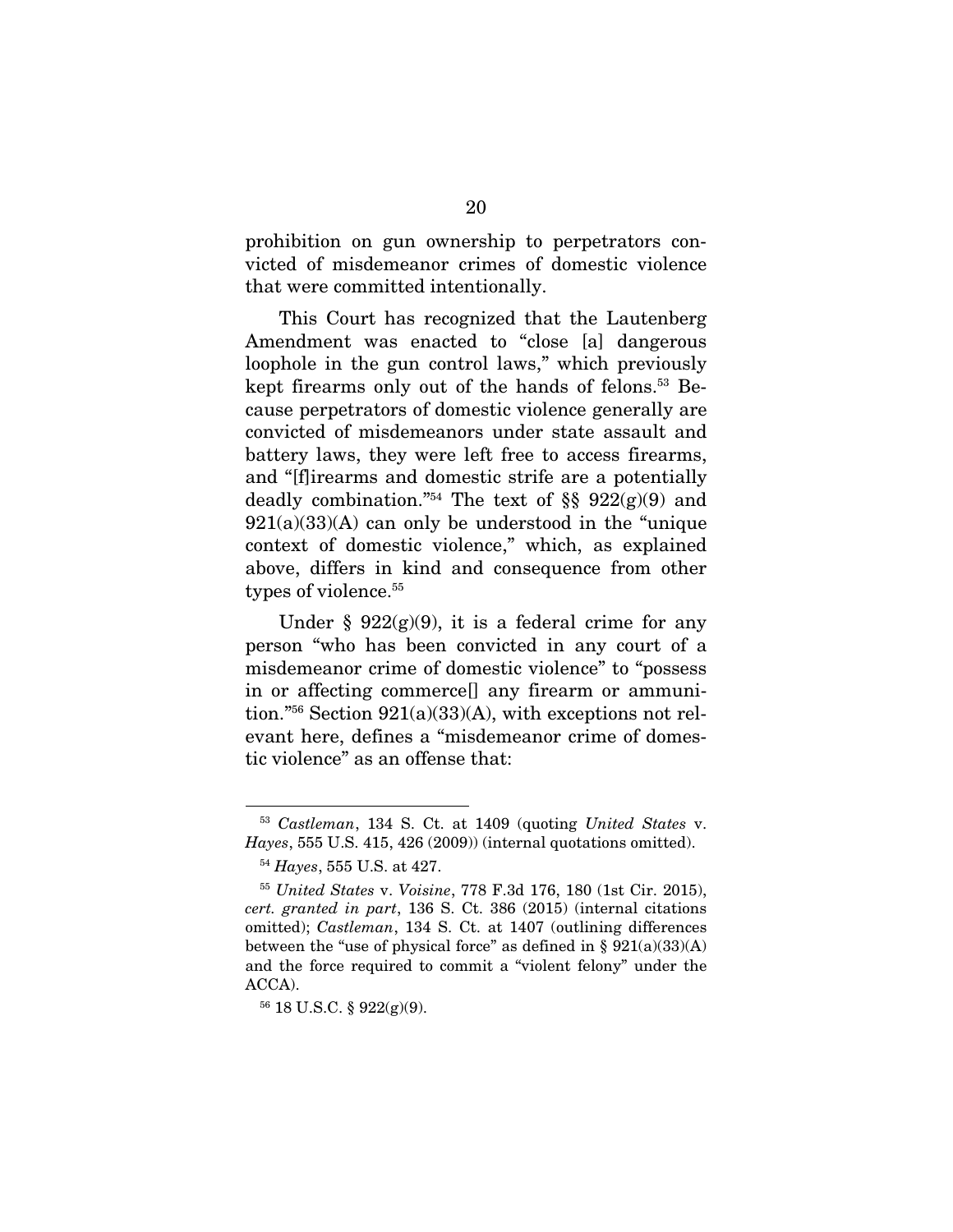(i) is a misdemeanor under Federal, State, or Tribal law; and (ii) has, as an element, the use or attempted use of physical force […] committed by a current or former spouse, parent, or guardian of the victim, or […] by a person similarly situated to a spouse, parent or guardian of the victim.<sup>57</sup>

The question presented here is whether "reckless" conduct is a "use [. . .] of physical force," a question left open in *Castleman*. Under the categorical approach, the Court must find that a conviction for a misdemeanor crime of domestic violence falls within the scope of 18 U.S.C.  $\S$  922(g)(9) and  $921(a)(33)(A).$ <sup>58</sup>

There is no *mens rea* requirement in §  $922(g)(9)$ . That omission was, no doubt, intentional; Congress chose not to limit §  $922(g)(9)$ 's protections to victims where the perpetrator had been convicted of intentional conduct. As the First Circuit noted in *United States* v*. Booker*, "Congress included a *mens rea* requirement in the immediately preceding section of the legislation that enacted §  $922(g)(9)$ ,"<sup>59</sup> and had it so intended, could have inserted a *mens rea* requirement in the Lautenberg Amendment. In the absence of an express limitation from Congress, a broader

<sup>57</sup> 18 U.S.C. § 921(a)(33)(A).

<sup>58</sup> In Maine, a person commits a misdemeanor domestic violence assault when he or she "intentionally, knowingly or recklessly causes bodily injury or offensive physical contact [. . .]" to "a family or household member." Me. Rev. Stat. Ann. tit. 17-A, §§ 207(A)(1), 207-A(1)(A).

<sup>59</sup> 644 F.3d 12, 18 (1st Cir. 2011).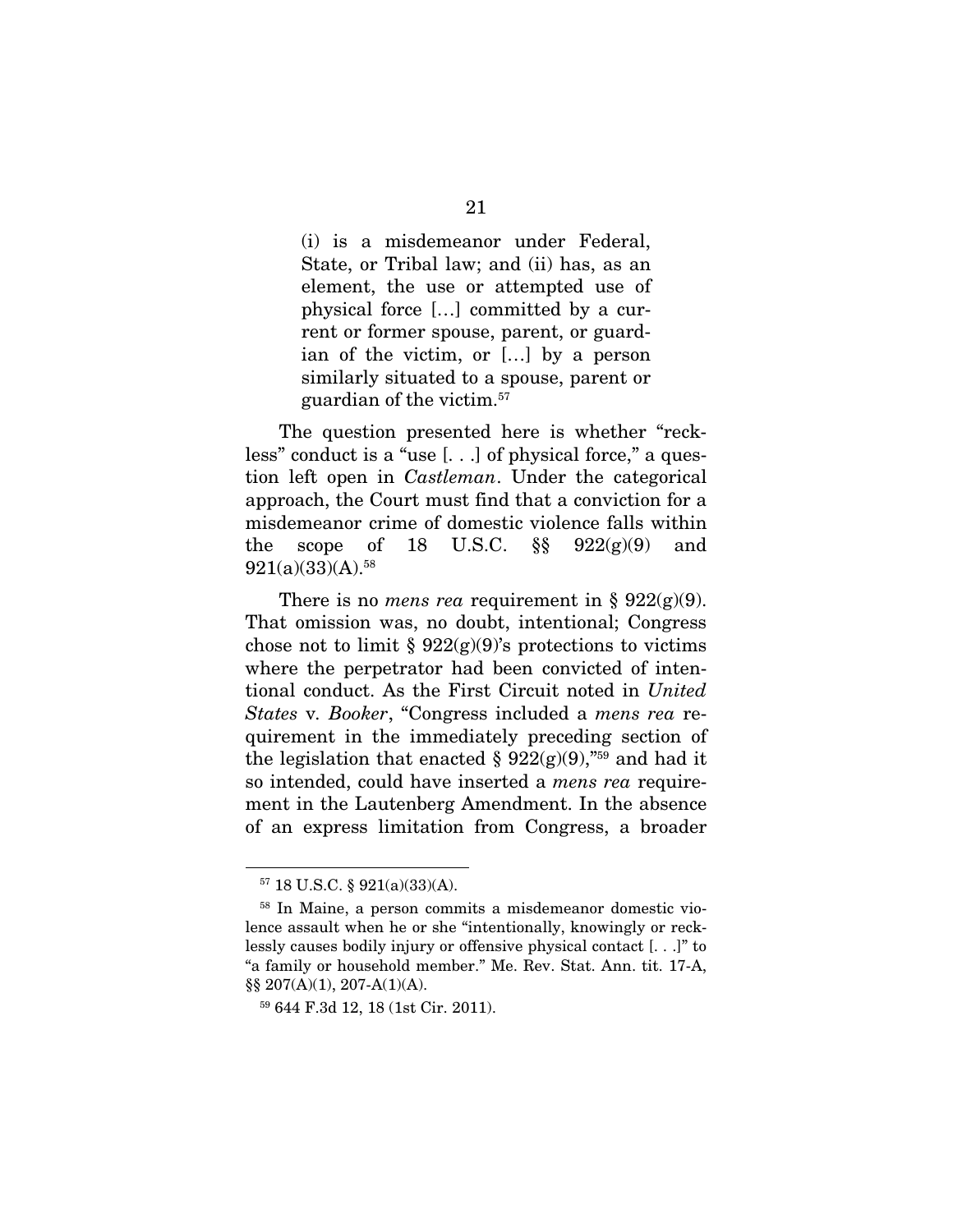reading of the scope of  $\S 922(g)(9)$ 's ban on gun ownership is consistent with the goals of the Lautenberg Amendment. It also aligns with the conclusions of extensive research into the dire consequences of introducing guns into the often escalating cycle of domestic violence.

In *Castleman*, this Court held that Congress "incorporated the common-law meaning of 'force' namely offensive touching" in  $\S 921(a)(33)(A)$ 's definition of 'misdemeanor crime of domestic violence.' "<sup>60</sup> In other words, "the requirement of 'physical force' is satisfied, for purposes of  $922(g)(9)$ , by the degree of force that supports a common-law battery conviction."<sup>61</sup> Petitioners conceded below that "reckless causation of bodily injury is a use of physical force."<sup>62</sup> The degree of force used does not turn on the batterers' level of intent. Whether the perpetrator acted intentionally or with "conscious disregard" for his consequences, the effect on the victim will be the same. The effect on the children witnessing the violence will be the same.

This case provides the Court with the opportunity to clarify that the protections of  $\S 922(g)(9)$  extend to protect all victims of domestic violence, no "ifs, ands, or buts." Such a holding is consistent with the statutory language and would further the purpose of the Lautenberg Amendment.

<sup>60</sup> 134 S. Ct. at 1410.

<sup>61</sup> *Id.* at 1413.

<sup>62</sup> *Voisine*, 778 F.3d at 183.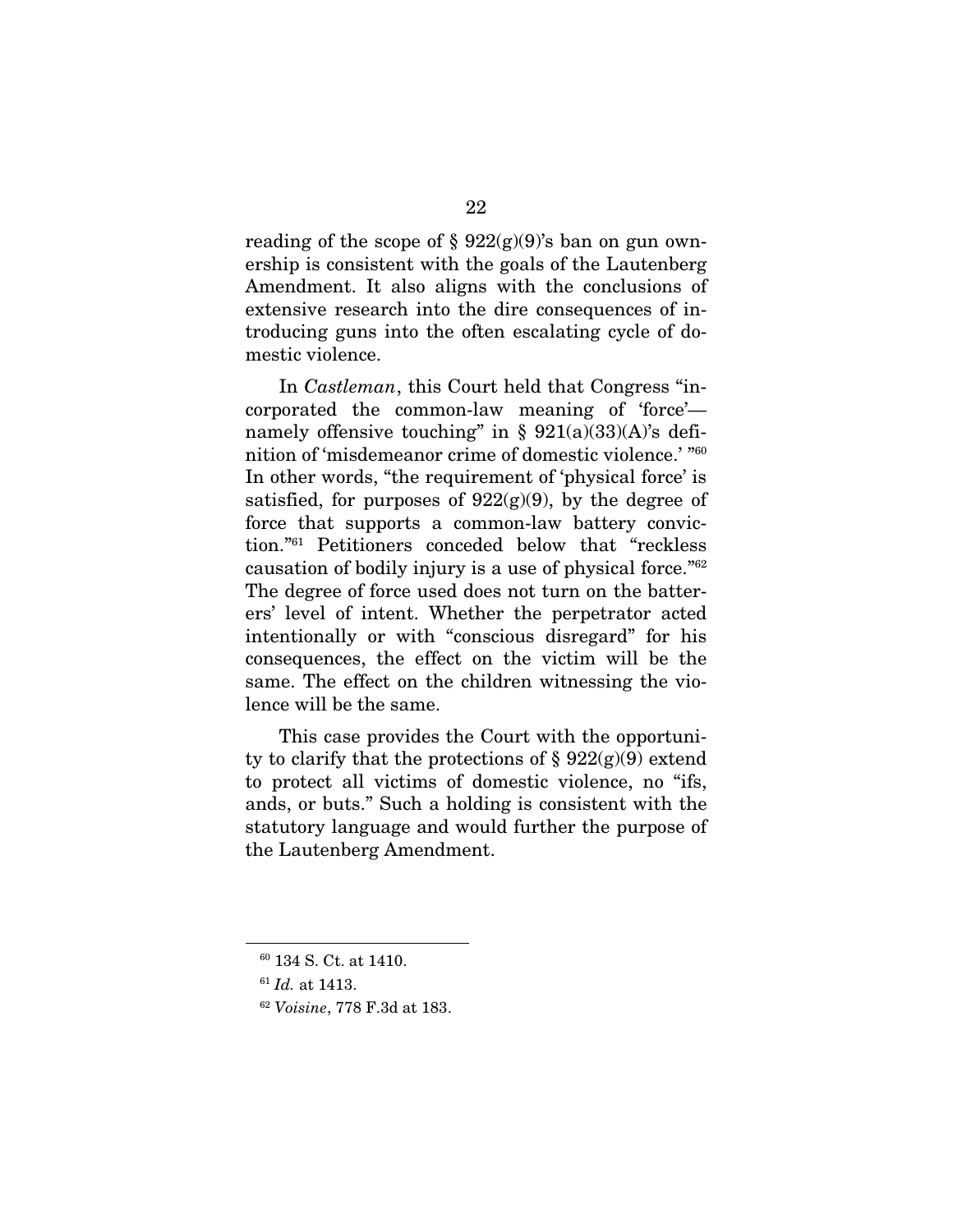### III. REVERSING THE APPELLATE COURT'S DECI-SION WOULD BE CONTRARY TO CONGRESSION-AL INTENT.

Legislative history reflects that the purpose and scope of the Lautenberg Amendment are "simple"— "Wife beaters, child abusers, and other domestic violence offenders should not have access to a gun. Period."<sup>63</sup> The legislative history reflects an understanding that "all too often, the only difference between a battered woman and a dead woman is the presence of a gun."<sup>64</sup>

As explained by the Lautenberg Amendment's sponsor,  $\S 922(g)(9)$  was meant to "establish a policy of zero tolerance when it [came] to guns and domestic violence."<sup>65</sup> Absent from the legislative history is any discussion of the perpetrator's state of mind. Senator Lautenberg explained that his amendment would "prohibit *any* person convicted of domestic violence from possessing a firearm."<sup>66</sup> This purpose is reflected in the statutory text, which does not impose a *mens rea* requirement, and instead broadly bars gun ownership for those convicted of a "misdemeanor crime of domestic violence." To think that Congress would have intended reckless domestic violence to be an exception to the broad firearm prohibition for do-

<sup>63</sup> 142 Cong. Rec. 18,544 (July 23, 1996) (statement of Rep. Woolsey).

<sup>64</sup> 142 Cong. Rec. S10377-01 (statement of Sen. Wellstone); *see also id.* ("Domestic violence, no matter how it is labeled, leads to more domestic violence, and guns in the hands of convicted wife beaters leads to death.") (statement of Sen. Lautenberg).

<sup>&</sup>lt;sup>65</sup> *Id.* (statement of Sen. Lautenberg).

<sup>66</sup> *Id.* (emphasis added).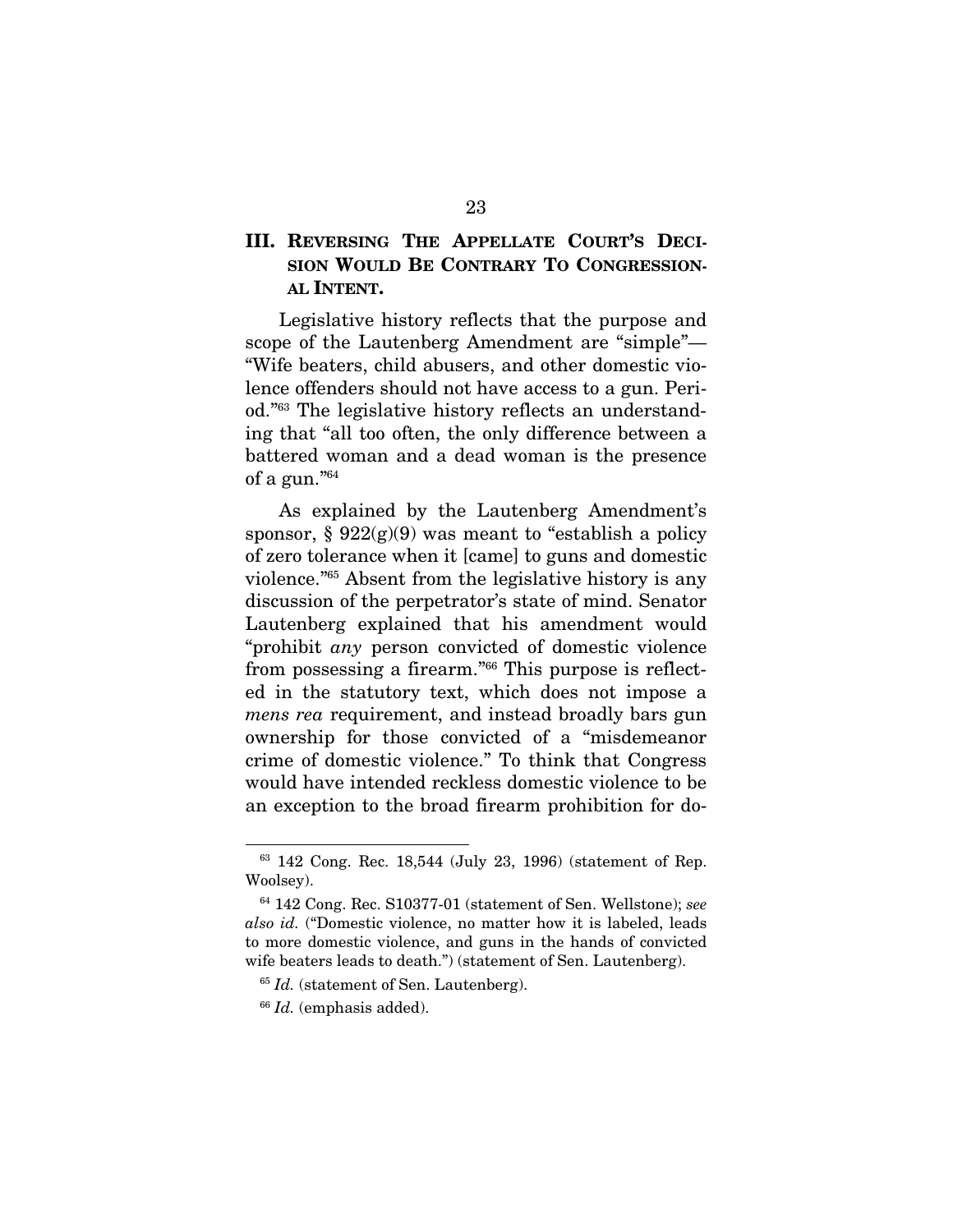mestic violence offenders requires feats of imagination, twisting of words, and a deep misunderstanding of America's problem with domestic violence.

Should this Court reverse the decision below, the result would be entirely inconsistent with the text of  $§ 922(g)(9)$ , opening a loophole akin to the one that Congress designed the Lautenberg Amendment to close. Victims of domestic violence—women and their children alike—who happen to live in states whose statutes define a less than intentional form of domestic violence deserve the same protection from lethal recidivism as those who reside elsewhere.<sup>67</sup> Measured in lives lost, the cost of a contrary ruling would be too high.

<sup>67</sup> *See* Resp't Br. at 38-42 (identifying states whose misdemeanor battery and domestic violence statutes proscribe reckless conduct). Notably, convictions in a majority of cases are the result of a plea bargain, meaning that the defendant ultimately pleads guilty to a charge that is less serious that the charge he would face at trial. *See Steps in a Trial: Plea Bargaining,* American Bar Ass'n, http://www.americanbar.org/groups/public\_education/resources/ law related education network/how courts work/pleabargaini ng.html (last visited Jan. 25, 2016).